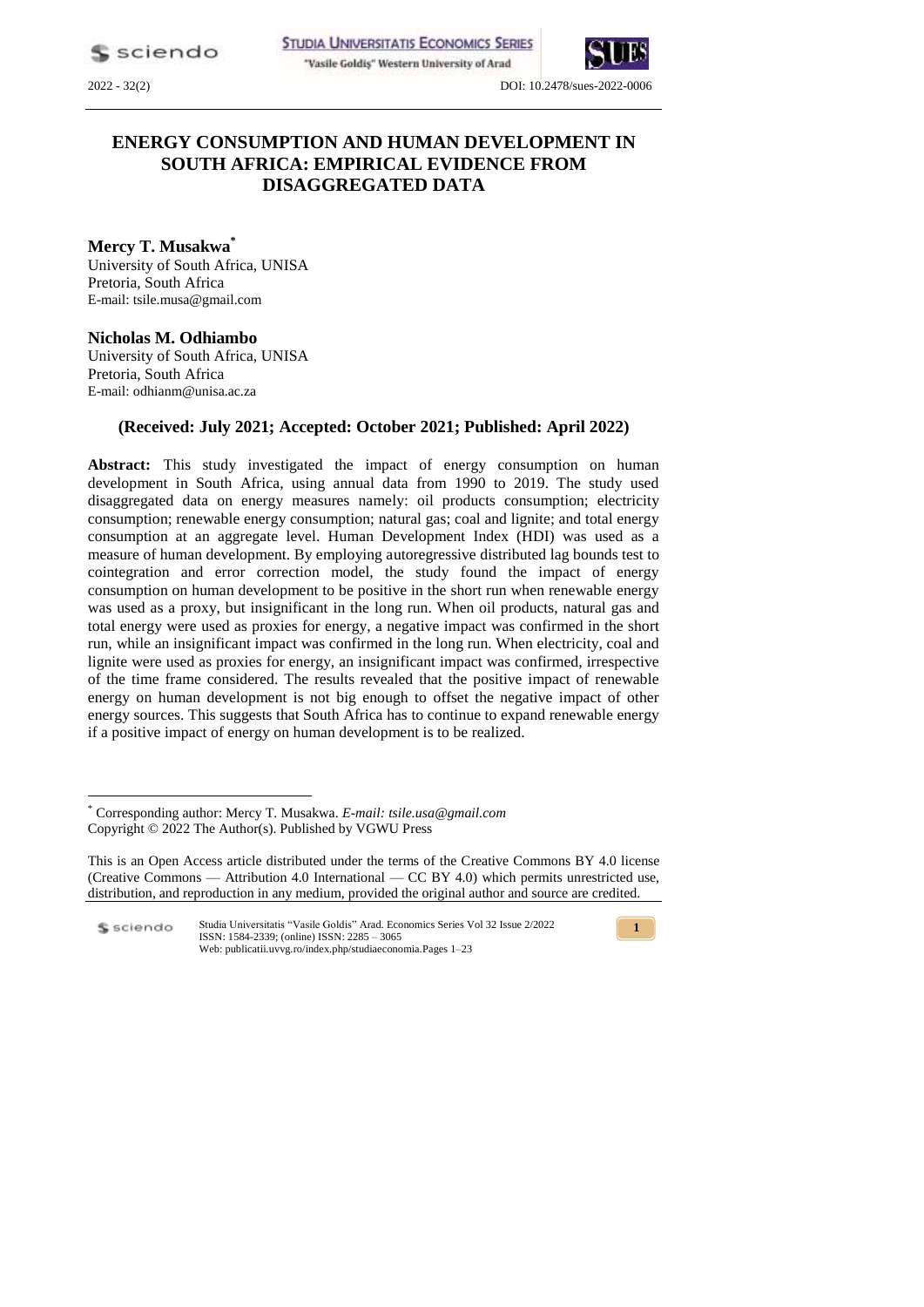



*Energy consumption and human development in South Africa: empirical evidence from disaggregated data*

**Keywords:** human development; energy consumption; South Africa; human development index; autoregressive distributed lag.

**JEL CODES:** O13; O15; K32

## **1. Introduction**

The importance of energy in economic and human development has gained attention in recent years (Human Development Report, 2007/2008). It is undeniable that as an economy grows its gross domestic product, energy is needed, whether renewable or fossil energy. According to Human Development Report (2007/2008), modern energy is fundamental in driving economic growth, fulfilling social needs and human development. Energy has an impact on communication services, productivity, health and education. Energy is an engine for economic development, making it a key component in the puzzle to achieve the Sustainable Development Goals (SDGs). There is growing consciousness of the negative impact of fossils on the environment, through greenhouse gas emissions and the pollution of the environment, which has negative effects on human development. The emissions pollute the environment and are also harmful to health. This has resulted in a gradual shift to renewable energy as a source of energy with less undesirable impacts on the environment and health. Despite the awareness of the negative consequences of fossil energy, most countries still rely on these fossils to advance economic growth. The importance of clean energy has been highlighted by the United Nations' inclusion of Goal  $7$  – affordable and clean energy (United Nations 'UN', 2021). This implies an intentional shift of nations from economies based on fossil fuels, to clean sources of energy like solar, wind and water. South Africa is one of the signatories to the SDGs, thus putting a huge responsibility on the country to work together with other countries, to increase the use of clean energy at affordable prices.

Studies on the relationship between energy consumption and human development have gained traction in recent years. Some researchers have investigated the impact of energy on human development (see, for example, Acheampong, Erdiaw-Kwasie & Abunyewah, 2021; Sasmaz et al., 2020; Sarkodie and Adams, 2020; Orji et al., 2020) or causality between the two (see Sanchez-Loor and Zambrano-Monserrate, 2015; Niu et al*.*, 2013). These studies had varying results, but what has been consistent in the findings, is the positive impact that renewable energy has on human development. However, few studies have explored country-specific relationships between energy consumption and human development, including South Africa. Given the importance of identifying factors that are key in advancing human development, an investigation on the nature of the relationship is pertinent in South Africa. This study comes at a time when the country has experienced a



\$ sciendo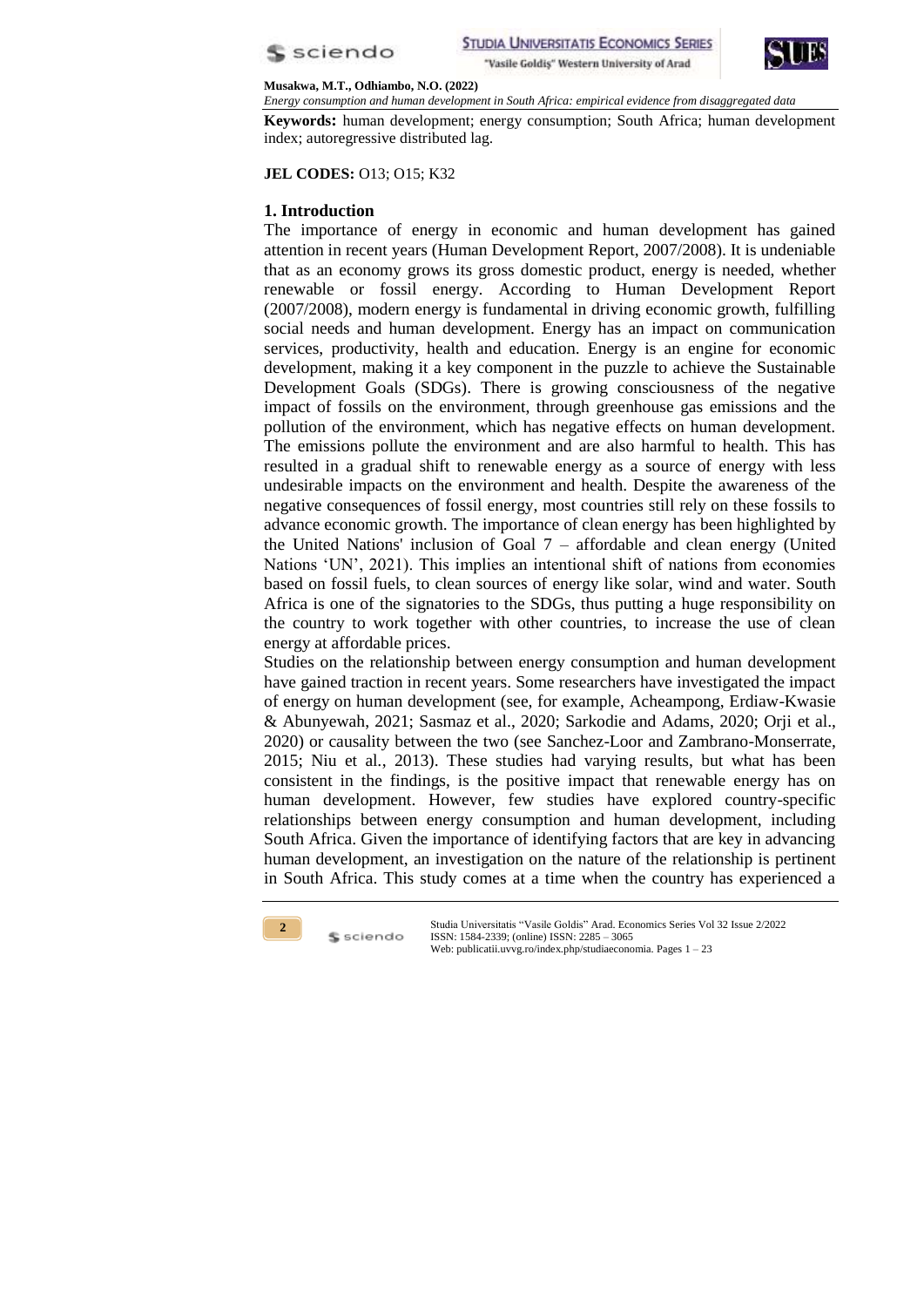



*Energy consumption and human development in South Africa: empirical evidence from disaggregated data* shift from non-renewable energy sources to clean energy, like solar and water (Statistics South Africa 'Stats SA', 2020). This has resulted in the Department of Energy entering into agreements with 27 independent power producers (IPPs) to unlock R56 billion investment in renewable energy, among other initiatives (StatsSA, 2020). The main objectives of this study, therefore, are twofold: i) to investigate the impact of oil products, electricity, renewable energy, natural gas, coal and lignite and total energy consumption on human development; and ii) to establish which energy sources contribute the most to human development in South Africa.

This study departs from previous studies by examining the impact of energy consumption on human development, by using both aggregated (total energy consumption) and disaggregated energy measures (oil products, electricity, renewable energy, natural gas, coal, lignite and total energy consumption), and using the ARDL approach to examine the relationship. Given the advantages of the ARDL approach, such as robust in small samples, this study provides a rigorous analysis of the nature of the relationship in South Africa using annual data from 1990 to 2019.

The rest of the study is structured as follows: Section 2 provides a literature review, while section 3 highlights estimation techniques. Section 4 discusses the data analysis and findings of the study, and section 5 concludes the study.

# **2. Literature review**

# **2.1. Energy Consumption and Human Development in South Africa**

The Millennium Development Goals (MDGs) and Sustainable Development Goals (SDGs) are programs spearheaded by the United Nations Development Programme (UNDP), aimed at achieving economic development, and improving human development across developed and developing countries. Under the SDGs, the overarching objective of sustainable development is to be achieved through 17 SDGs that focus on different aspects of development. South Africa, as one of the signatories to these programs, has an obligation to work towards the achievement of these goals, thereby improving well-being and advancing human development in the country. The National Development Programme 2030 largely encapsulates the SDGs.

The UNDP (2021a) provides a comprehensive list of indicators of human development, such as Human Development Indicators, expected years of schooling, gross national income per capita, inequality, trade and financial flows, poverty measured by poverty headcount, mobility and communication – internet users. South Africa has made great progress in human development from a multifaceted dimension. The National Development Programme 2030 is a national program that expresses bold initiative by the government to provide a framework

Studia Universitatis "Vasile Goldis" Arad. Economics Series Vol 32 Issue 2/2022 S sciendo ISSN: 1584-2339; (online) ISSN: 2285 – 3065 Web: publicatii.uvvg.ro/index.php/studiaeconomia. Pages 1 – 23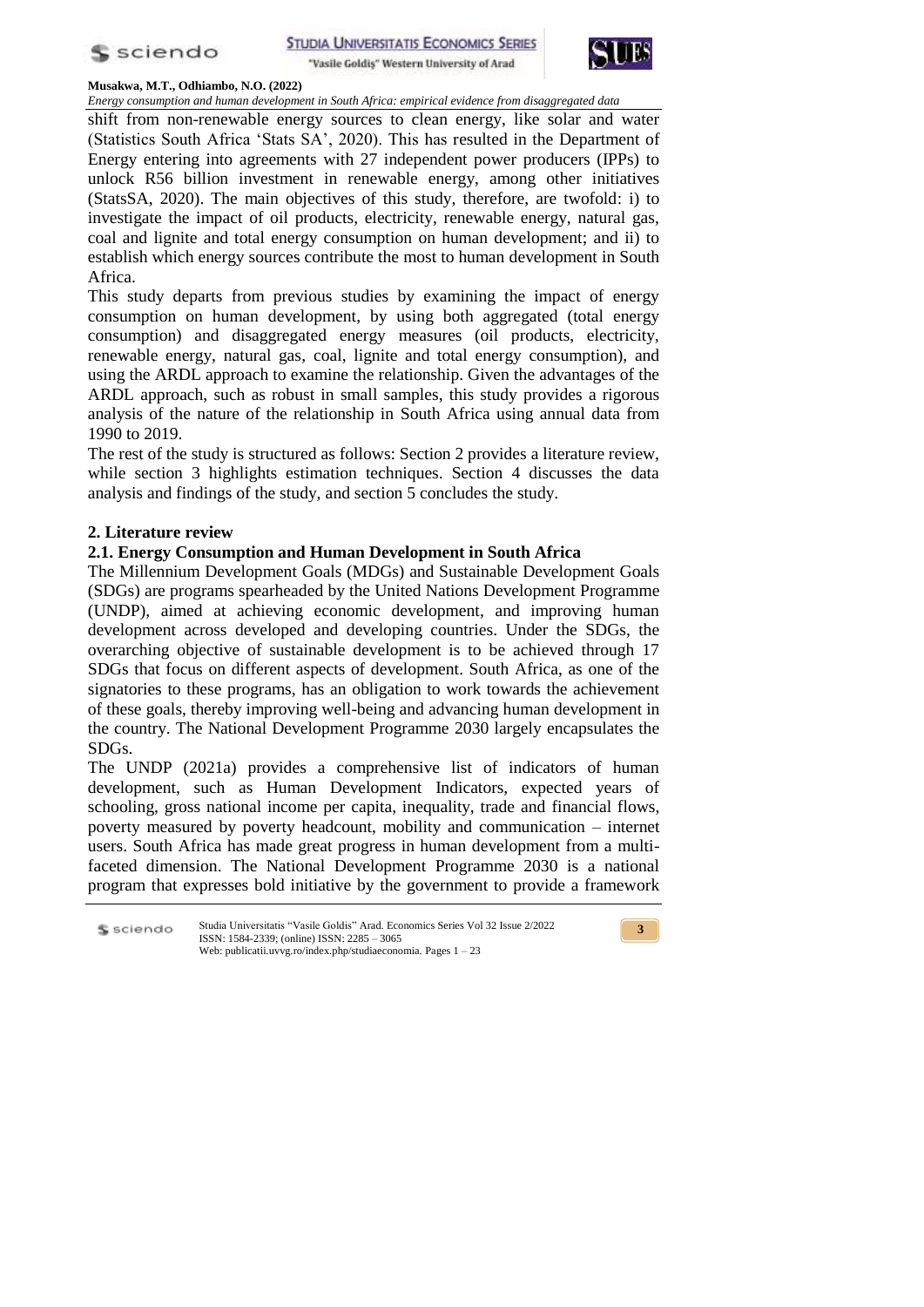



*Energy consumption and human development in South Africa: empirical evidence from disaggregated data* for the development of sustainable economic development, where human

development takes a centre stage. The National Development Programme 2030 offers a long-term plan for South Africa's economic development, characterized by low unemployment rates, elimination of poverty and inequality. This is envisaged to result in a decent standard of living (Republic of South Africa, 2019).

The United Nations Development Programme 'UNDP' (2003) highlights 5 central challenges to sustainability: income and wealth inequality, extreme poverty, provision of quality and affordable basic services, high sustainable growth rates, and environmental sustainability. These challenges highlighted in the report are pillars to achieve human development. South Africa continues to face the challenges highlighted in 2003, as reported in the South Africa (2019) report. Even though the government has put programs in place that help to ease some of the challenges, for example, on inequality, Broad-based Black Economic Empowerment (BBBEE), access to education, Employment Equity Act (EEA) and women empowerment remain a challenge (South Africa, 2019). These programs are part of the government's efforts to make life better for South Africans. The progress that has been made, through different programs put in place by the government, is evidenced by the advancement of human development as measured by the composite measure – Human Development Index that improved from 0.627 in 1990 to 0.709 in 2019 (UNDP, 2021b). Other metrics of human development, like life expectancy and household consumption expenditure, have shown a consistent improvement in recent years (World Bank, 2021). Figure 1 shows the trends in HDI in South Africa from 1990 to 2019.



**Figure 1 Trends in Human Development Index in South Africa 1990-2018** Source: UNDP (2021b)



**\$** sciendo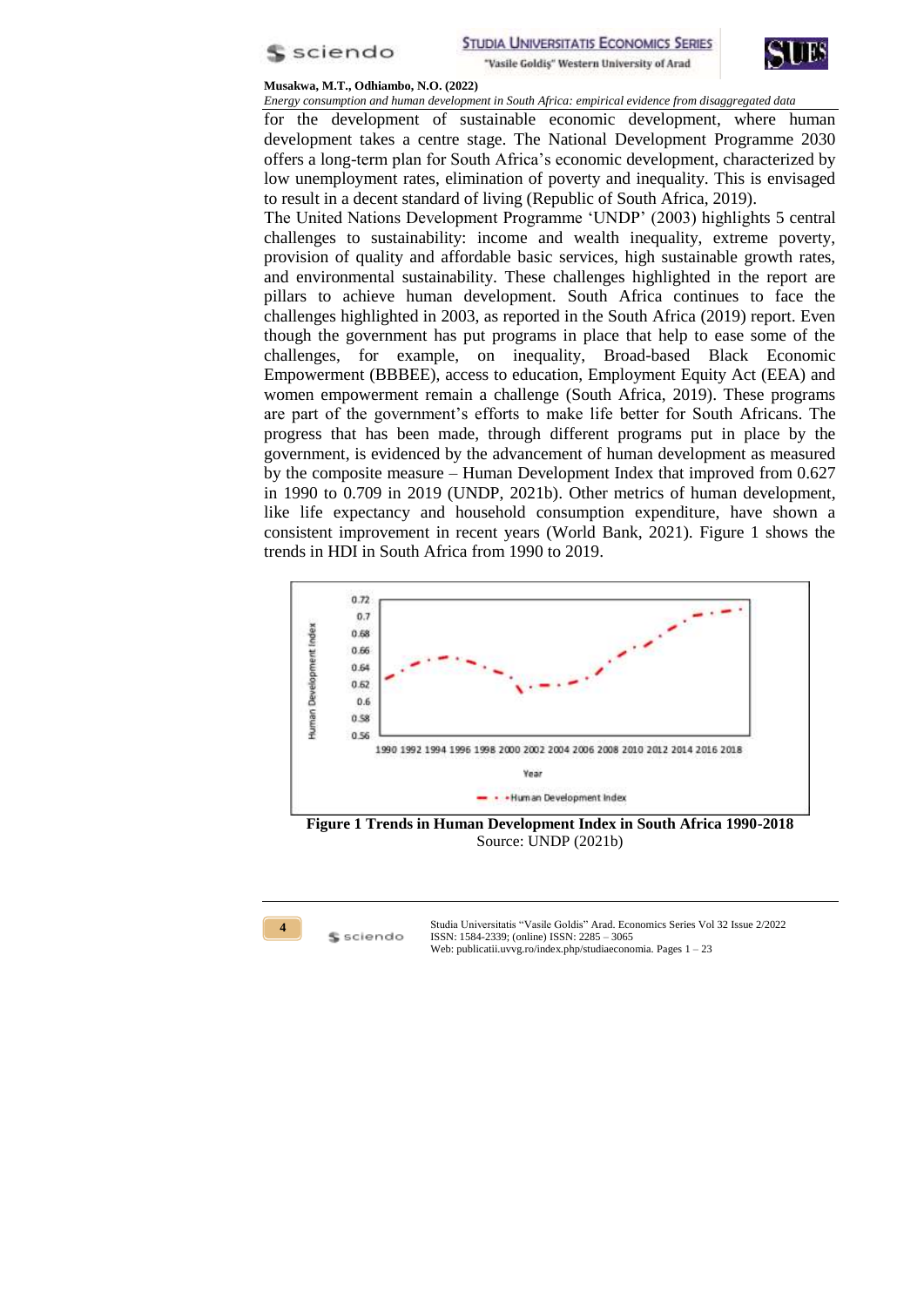



*Energy consumption and human development in South Africa: empirical evidence from disaggregated data*

On the energy front, the 1998 White Paper on the Energy Policy provides a framework for the provision of energy in South Africa (Department of Minerals and Energy, 1998). The white paper was set to clarify the supply and consumption of energy. The main objectives of the energy sector are to, i) increase access to affordable energy services; ii) improve energy governance; iii) stimulate economic development; iv) manage energy-related environmental and health impacts; and v) secure supply through diversity (Department of Minerals and Energy, 1998).

The Integrated Resource Plan 2012-2030, promulgated in 2011, identified the energy generation technology that will meet demand by 2030. The plan incorporates the government's objectives of reduced greenhouse gas emissions, reduced water consumption, diversification of electricity generation and provision of affordable electricity (Republic of South Africa, 2019). South Africa continues to pursue a diverse energy mix to meet the current and future economic developments. A combination of 38GW from electricity generation using coal, 1,8 GW from nuclear, 2,7 GW from pumped storage energy, 1.7 GW from hydro, 3.8 GW from diesel and 3.7 GW from renewable energy (Republic of South Africa, 2019). The power generation output of each energy source clearly indicates South Africa's reliance on coal as a source of energy (Republic of South Africa, 2019). The energy sector alone contributes 80% towards total emission where 50% can be attributed to electricity generation and liquid fuel production (Republic of South Africa, 2019).

The quest for cleaner energy sources has seen the government exploring renewable energy, such as wind farms, while households and businesses have slowly migrated from the grid to renewable energy, like solar and wind power. This move can be explained, largely, by power outages and the wholesale and retail electricity tariff hikes. Coal and lignite consumption showed an upward trend from 1990, where 134 million tonnes were consumed compared to 192 million tonnes in 2019 (Enerdata, 2021a). The power plants took 60% of the total coal consumption in South Africa in 2019 (Enerdata, 2021b). This does not come as a surprise, given the reliance on coal for electricity production, according to the Integrated Resource Plan (2019). The same trend was also exhibited on oil consumption and natural gas consumption, with the transport sector registering the highest consumption of 69% of oil products, and industry recording 61% of natural gas consumption (Enerdata, 2021b). Electricity consumption steadily increased from 1990 where 141 terawatt hour was registered, compared to 204 terawatt hour in 2021, almost double the consumption from 1990 (Enerdata, 2021a). The industry, like in natural gas consumption, took the biggest share of 56% followed by residential consumption with 19% (Enerdata, 2021b). The data reflects a huge reliance of the South African industry on electricity as a source of power. The share of renewable energy (water, wind and solar) in total electricity production remains depressed between 1990 and

Studia Universitatis "Vasile Goldis" Arad. Economics Series Vol 32 Issue 2/2022 S sciendo ISSN: 1584-2339; (online) ISSN: 2285 – 3065 Web: publicatii.uvvg.ro/index.php/studiaeconomia. Pages 1 – 23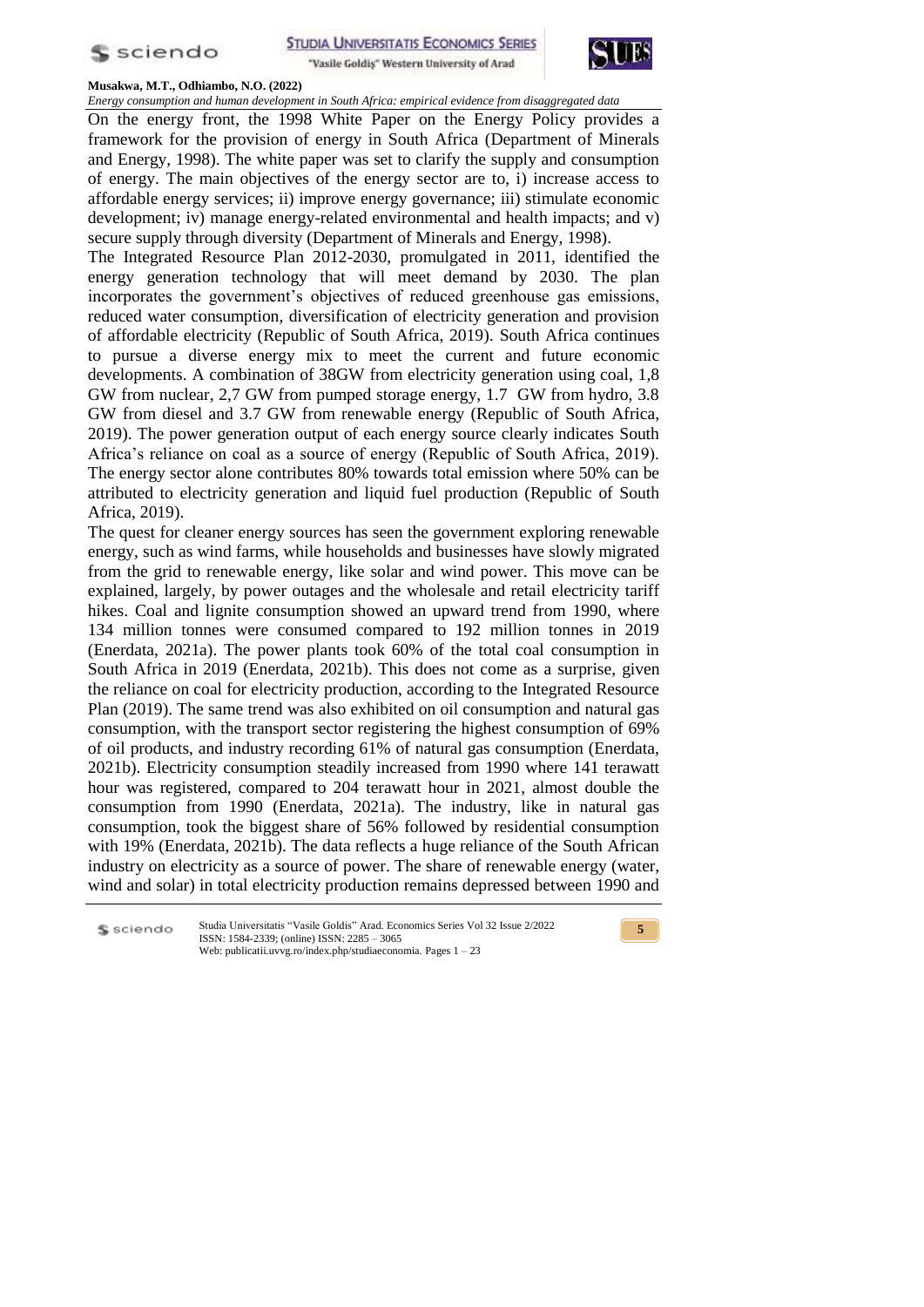



*Energy consumption and human development in South Africa: empirical evidence from disaggregated data* 2021, with an average contribution of 0.2% throughout the study period. However, there has been a notable increase from 2015 to 2019, which coincides with the period when the government made concerted efforts to move to cleaner energy sources. Figure 2 reports the trends in energy consumption from 1990 to 2019 in South Africa.



**Figure 2 Energy Consumption Distribution in South Africa from 1990 to 2019** Source: Enerdata (2021a)

Figure 2 reports a general trend of an increase in energy consumption across all disaggregated measures of energy, except natural gas that generally exhibits a downward trend from 1990 (Enerdata, 2021a). However, the decrease in natural



\$ sciendo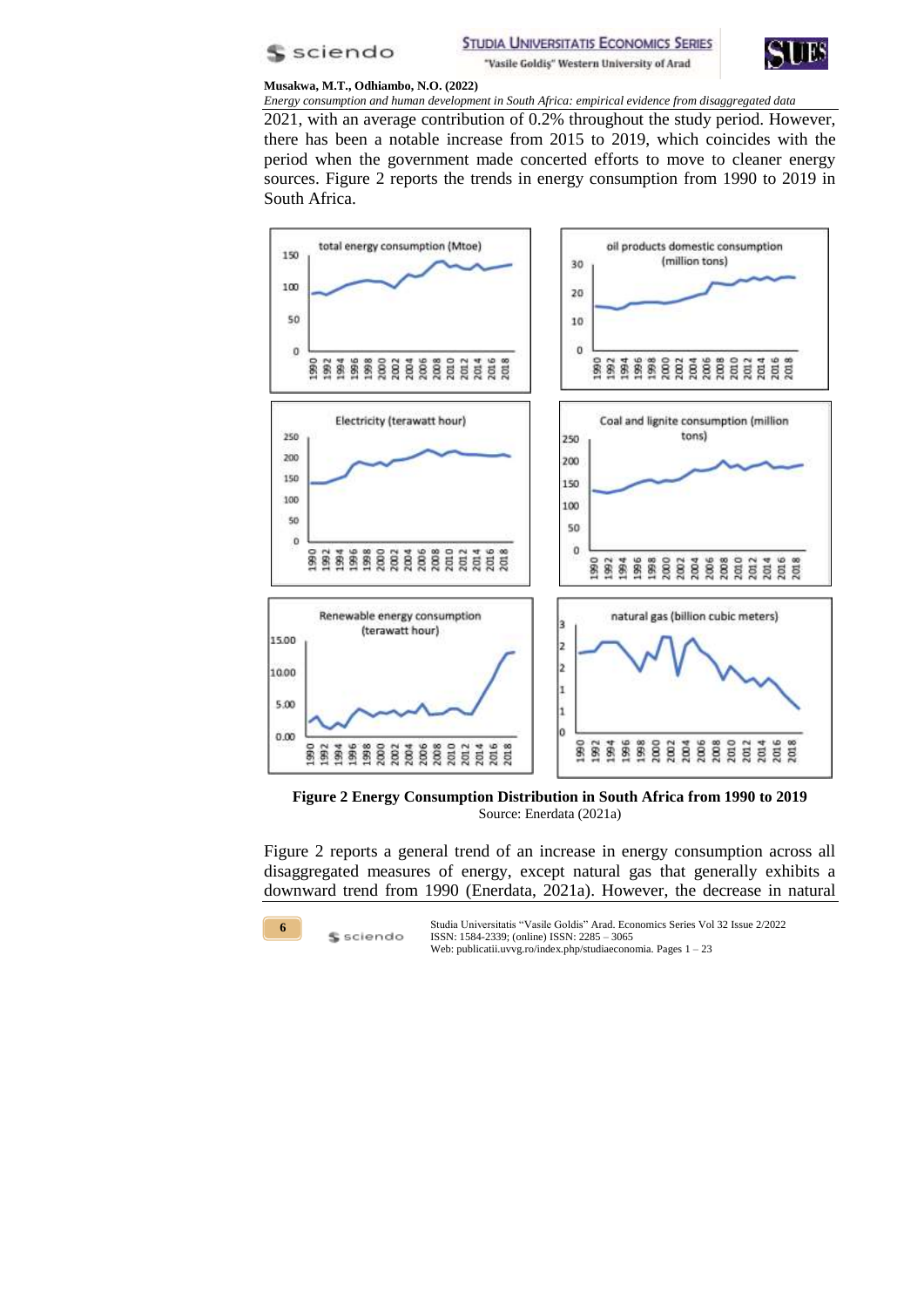



*Energy consumption and human development in South Africa: empirical evidence from disaggregated data* gas consumption did not offset the gains in other energy sources, such as electricity, coal and lignite, and oil products, which resulted in an increase in total energy consumption in South Africa during the period under study. One important trend to note is the surge in renewable energy consumption from 2014, where consumption jumped by 1.81 terawatts per hour from 3.55 terawatt per hour to 5.36 terawatt per hour (Enerdata, 2021a). This trend was maintained up to 2019, showing a general appreciation of clean energy sources in South Africa.

## **2.2. A Review of Related Literature**

Human development, according to United Nations Development Programme (UNDP) (2021a), emphasizes the richness of human life by, giving people freedom and opportunities so that they live lives that they value; improving the lives people lead as opposed to assuming economic growth will provide opportunities for people to better their lives; and ability of people to choose. This definition points to the multiplicity of aspects that make people live lives that they value and improve themselves. Among such aspects, is access to basic services like education and health, (Shuaibu, 2016) and institutional quality (Binder & Georgiadis, 2011). According to Binder & Georgiadis (2011), institutional quality is important to human development in developing countries compared to developed countries. The UNDP (1990) identified three key aspects that are important for human development. These are long and healthy life, acquired knowledge and access to resources needed for a decent life. These essential aspects of human development were deemed important, in order to create accessibility to other opportunities that advance human development. The measure of human development is complex and there is no single measure that can sufficiently capture all aspects. Different studies have used a number of indicators, such as GDP, life expectancy, literacy, government expenditure on health or education, and infant mortality rate. The 17 SDGs cover all important aspects of sustainable human development (United Nations ‗UN', 2021). The SDGs cover economic, social and environmental aspects that help to improve the quality of life and provide valuable livelihoods. This study uses the Human Development Index which is an index that consists of measures on health, education and standards of living (GDP).

South Africa has a variety of energy sources that range from petroleum (fossil fuels), natural gas, electricity, coal, renewable energy and nuclear power. Although there are a variety of energy sources, South Africa still relies largely on coal as the source of energy, especially in electricity generation. In most recent times, the call for cleaner energy sources, such as solar and water, has increased due to global warming. The Sustainable Development Goals, Goal number 7 (affordable and clean energy) also encourages clean energy and the increasing use of renewable

S sciendo

Studia Universitatis "Vasile Goldis" Arad. Economics Series Vol 32 Issue 2/2022 ISSN: 1584-2339; (online) ISSN: 2285 – 3065 Web: publicatii.uvvg.ro/index.php/studiaeconomia. Pages 1 – 23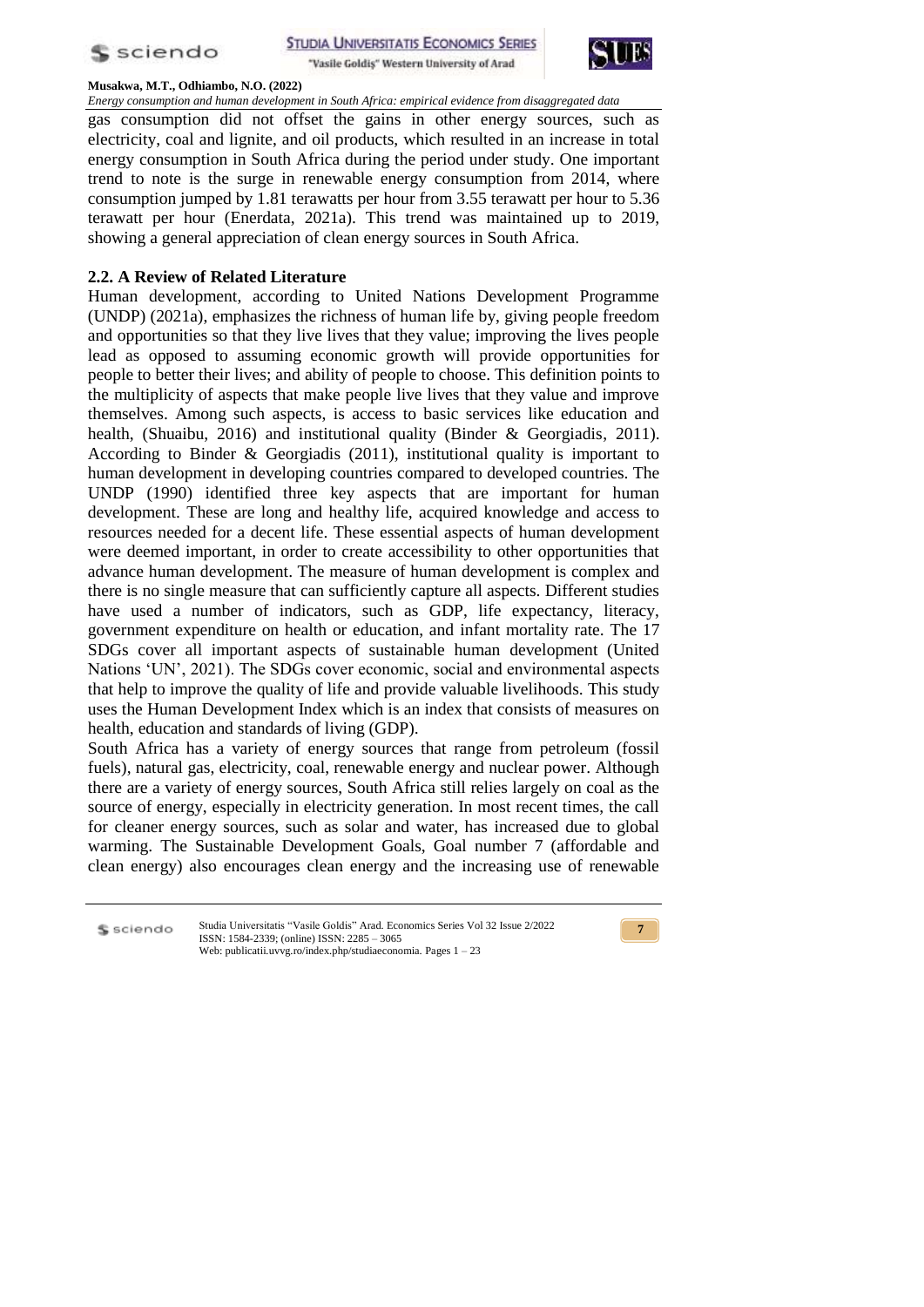



*Energy consumption and human development in South Africa: empirical evidence from disaggregated data*

energy for sustainable development and reduction in carbon emissions, which is a culprit in global warming.

A large body of literature on the impact of energy on human development is biased towards disaggregated measures of energy, such as electricity and renewable energy. Although the role of energy in economic development has received attention, studies are split between those that explored the impact of energy on human development (Acheampong, Erdiaw-Kwasie & Abunyewah, 2021; Sasmaz et al., 2020; Yunashev et al*.*, 2020; Ray et al., 2016; Ouedraogo, 2013) or the impact of human development on energy consumption, for example, Sarkodie and Adams (2020), and those that investigated the causality between the two (Sanchez-Loor and Zambrano-Monserrate, 2015; Niu et al*.*, 2013). This study reviews other studies that have investigated the impact of energy on human development, those that have investigated the impact of human development on energy, and those that have analyzed the causality between the two.

Acheampong, Erdiaw-Kwasie & Abunyewah (2021) investigated the impact of access to energy on human development in 79 energy-poor countries from sub-Saharan Africa, South Asia and Caribbean-Latin America. Using data from 1990 to 2018 and Lewbel two-stage least squares approach, the study found that clean energy and electricity have a positive impact on human development in the aggregated sample. Furthermore, the study found that clean energy and electricity improved human development in the Caribbean, Latin America and sub-Saharan Africa, but worsened human development in South Asia.

Sasmaz et al. (2020) investigated the relationship between renewable energy and human development in 28 Organisation for Economic Cooperation and Development (OECD). Using data from 1990 to 2017 and employing the Westerlund and Edgerton panel cointegration test, and Dumitrescu and Hurlin causality test, renewable energy was found to affect human development positively. In the same study, bidirectional causality was found between renewable energy and human development. In a separate study, Sarkodie & Adams (2020) investigated the nexus between electricity, human development income level, income inequality and political system environment in Sub-Saharan Africa, using data from 1990 to 2017. Using a non-parametric regression analysis, human development was found to have a positive impact on access to electricity consumption.

Yunashev et al., (2020) investigated the impact of quality and volume of energy consumption on human development, using sample countries. Using three-stage least squares, and HDI as a proxy for human development, energy consumption and renewable energy as proxies for energy consumption, the study found the share of clean energy consumption to have a positive impact on human development. Orji et al. (2020) investigated the impact of information and communication,



S sciendo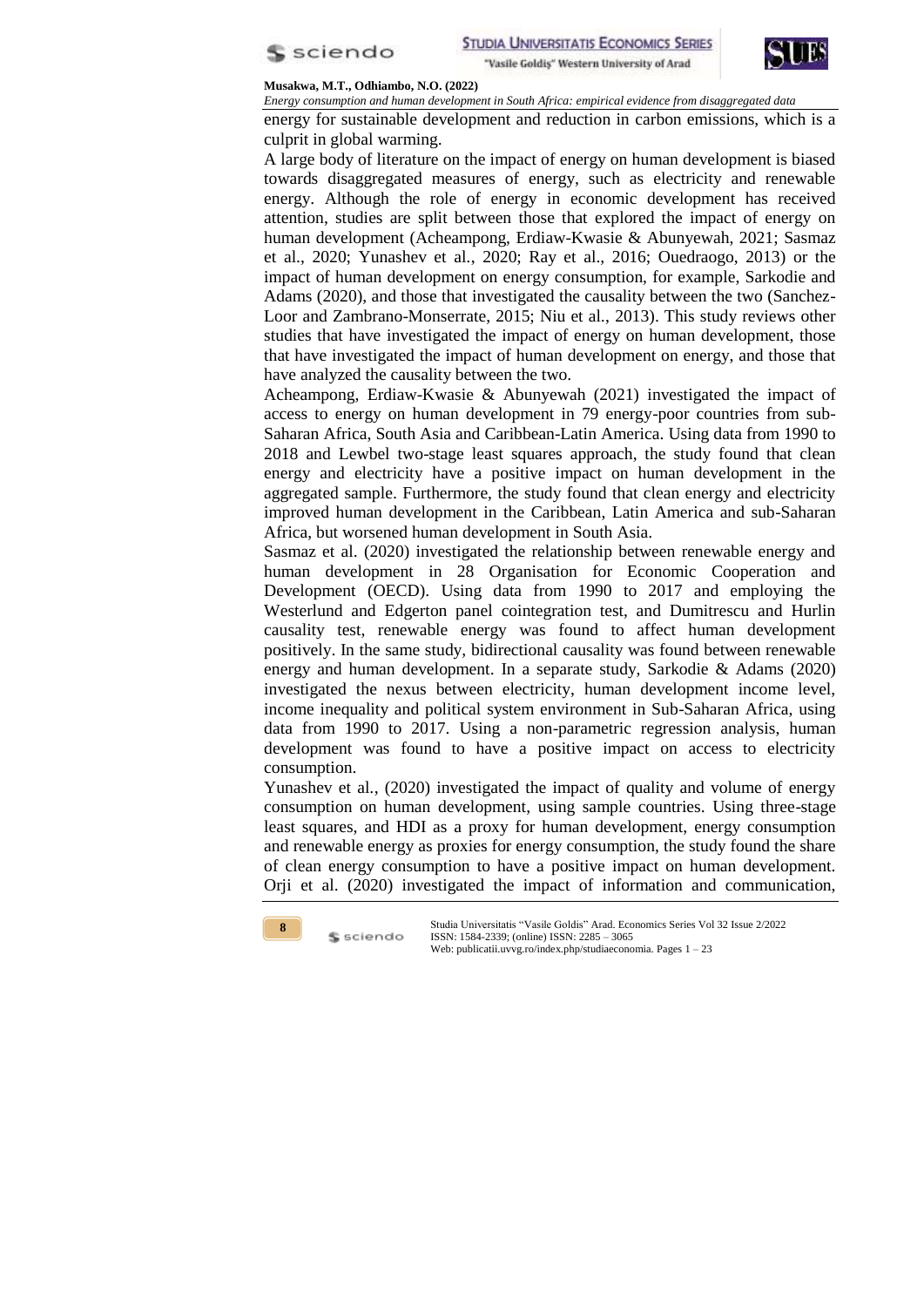



*Energy consumption and human development in South Africa: empirical evidence from disaggregated data*

technology and power supply on human capital development in Nigeria, the study found the same results as Yunashev et al. (2020) and Sasmaz et al. (2020). Shobande (2019) investigated the effects of energy on socioeconomic predators for 23 African countries using data from 1999 to 2014. The study used the human development index (HDI) and inequality-adjusted Human Development Index to investigate the relationship. Using the Gary Becker hypothesis and the Michael Grossman demand for healthcare model, the study found a positive relationship between energy consumption and human development.

Ray et al. (2016) investigated the impact of energy on the Human Development Index using bio-mass energy. Using long-term field studies, in rural areas of different geographical locations, the study found output and emission intensity to have direct input on HDI through health, education and income generation. A switch from raw bio-mass energy sources to solar energy was found to provide positive development to the villagers.

Ouedraogo (2013) investigated the relationship between human development and energy consumption in 15 developing countries, using data from 1988 to 2008. The study used total energy consumption and electricity as measures of energy. Using panel cointegration and panel-based error correction models, the study found a neutral effect on energy consumption and electricity on HDI. However, in the long term, a 1% increase in energy consumption led to a reduction in HDI by 0.8% and a 1% increase in per capita electricity consumption led to an increase in HDI by 0.11%. Pirlogea (2012), using panel data, investigated the relationship between renewable energy and human development in 28 OECD countries, using data from 1990 to 2008. Using regression analysis, the study found a positive relationship between high levels of energy and human development.

Kanagawa & Nakata (2008), using a bottom-up equilibrium model, found access to electricity among the rural areas to improve socioeconomic conditions. In the same study, electricity was found to have a positive correlation with HDI in 120 developing countries. Martinez & Ebenhack (2008) also investigated the correlation between Human Development Index and energy consumption in 120 nations. A strong relation was observed for the majority of the world. The study found huge gains in human development are possible in poor countries with small incremental access to energy, in contrast to moderate and energy-advantaged nations that consume modern energy.

Although a number of studies found a positive relationship between energy and human development, Wang, Danish & Wang (2018) analyzed the relationship between renewable energy, economic growth and human development using data from 1990 to 2014, for Pakistan. Employing two-stage squares (2SLS) analysis, the findings of the study indicated that renewable energy does not lead to improvement in human development.

Studia Universitatis "Vasile Goldis" Arad. Economics Series Vol 32 Issue 2/2022 S sciendo ISSN: 1584-2339; (online) ISSN: 2285 – 3065 Web: publicatii.uvvg.ro/index.php/studiaeconomia. Pages 1 – 23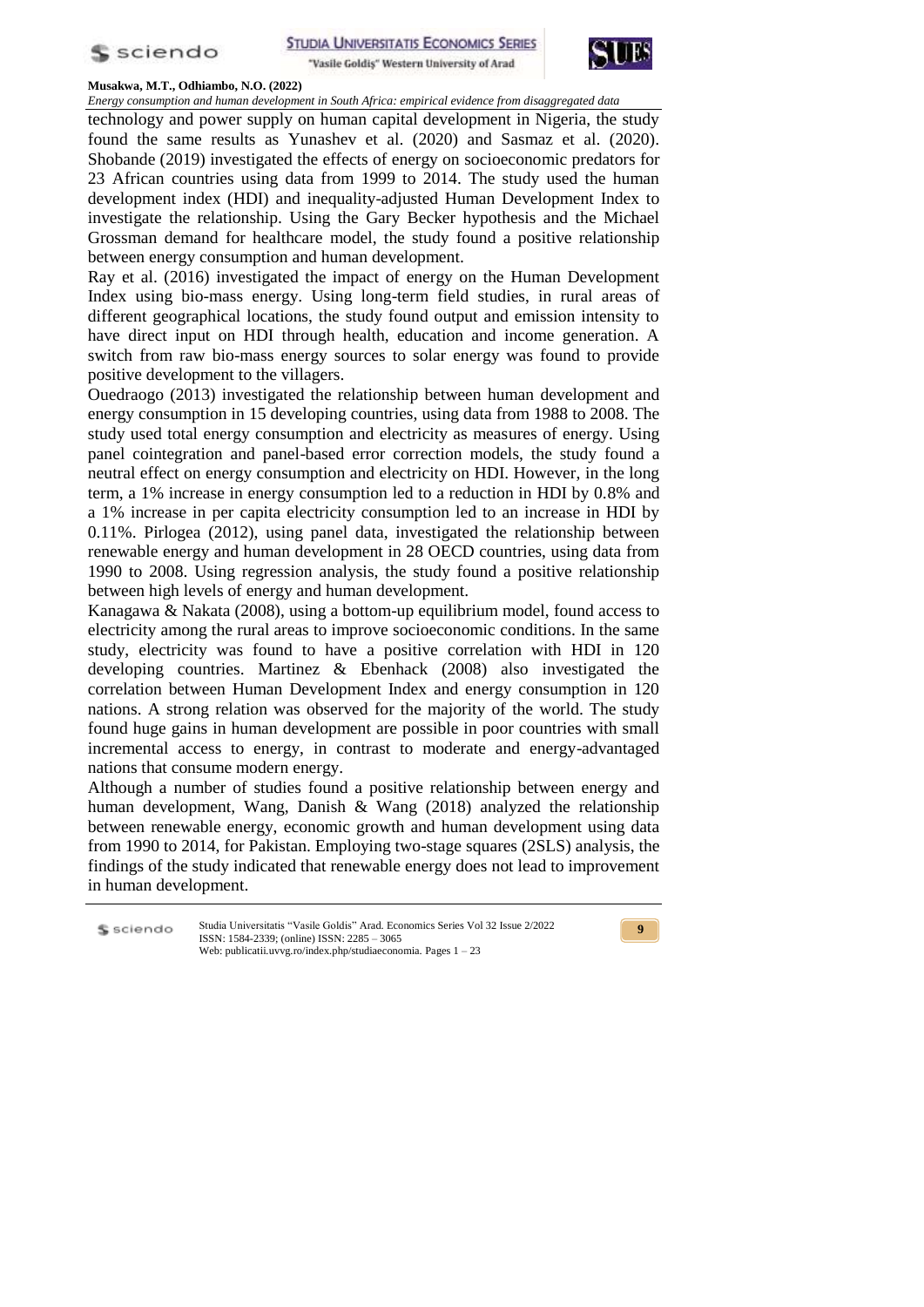



*Energy consumption and human development in South Africa: empirical evidence from disaggregated data* On the causality between energy and human development, Sanchez-Loor and Zambrano-Monserrate (2015) investigated the relationship between electricity consumption, direct foreign capital investment, gross domestic product, remittances and human development in Mexico, Ecuador and Colombia, using data from 1980 to 2012. In the study, they found bidirectional causality between human development and electricity production in Colombia. In a similar vein, Niu et al. (2013) investigated the causality between human development and electricity consumption using panel data from 1990 to 2009, for 50 countries sub-divided into four categories according to income level. Using human development indicators, per-capita GDP, consumption expenditure, life expectancy, urbanization rate and adult literacy, they found a bidirectional causality existed between electricity consumption and five indicators. The higher the income of a country, the greater the electricity consumption, and the higher the human development level.

The literature review clearly shows varied results depending on the country under study and the energy measure used. Although there is a drive to move towards the use of clean energy, the impact of energy measures in the clean energy category was not consistent across all studies. Some studies found a positive impact of electricity and renewable energy on human development, while others found an insignificant or negative relationship between the two. However, studies that found electricity and renewable energy to have a positive impact on human development outnumbered those that found a negative or neutral effect. This suggests a positive impact of electricity and renewable energy on human development, though this has to be taken with caution as results vary with the study country. Although causality does not mean impact, all causality studies reviewed found bidirectional causality between electricity and human development, suggesting the two are closely related.

## **3. Estimation techniques and empirical results**

## **3.1. Estimantion techniques**

This study employs the autoregressive distributed lag approach developed by Pesaran and Shin (1999) and later expanded by Pesaran et al*.* (2001), to investigate the impact of energy consumption on human development.

The ARDL approach was selected because of a number of advantages such as, robust in small samples; the approach provides results in short and long run time frameworks; unlike other methods that require a system of equations, the ARDL uses a single equation; and the variables in the ARDL model do not need to be integrated in the same order. These advantages have influenced the selection of this method to investigate the relationship obtaining in South Africa, between human development and energy consumption.

Definition of Variables

S sciendo

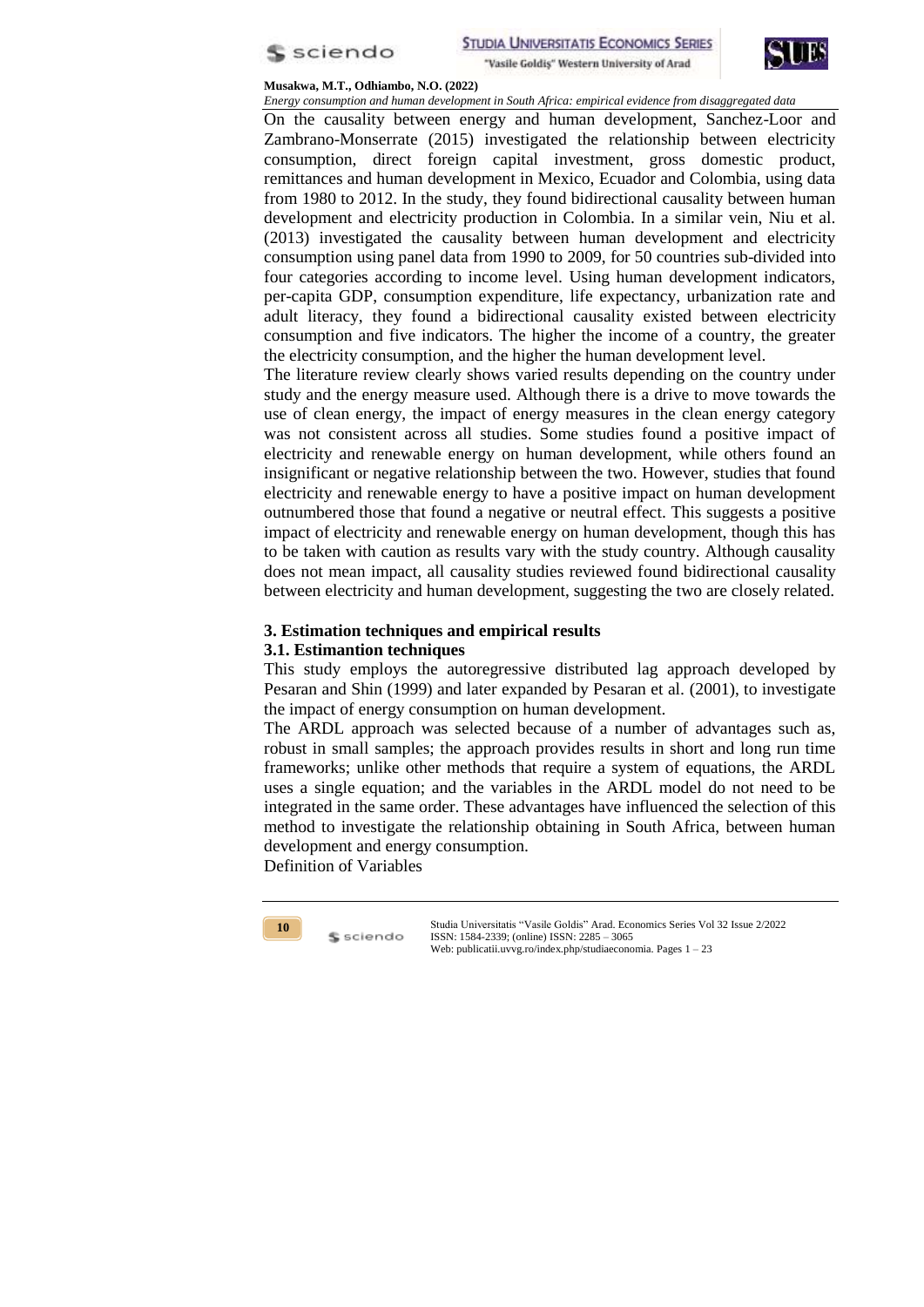



*Energy consumption and human development in South Africa: empirical evidence from disaggregated data* Variables of interest in this study are energy measure at aggregate level measured by total energy consumption (TEC) and disaggregated energy measures captured by natural gas consumption (NGC); oil products consumption (OPC); natural gas consumption (NGC); electricity consumption (ELC); coal and lignite consumption (CIC); and renewable energy consumption (REC). The measure of human development used in this study is Human Development Index (HDI). Other control variables that were included to fully specify the model are trade openness (TOP), education (EDU), inflation (INFL) and real gross domestic product (GDP). Definitions of the variables are given in Table 1.

|                                    | <b>Table 1 Variable definition</b>                  |
|------------------------------------|-----------------------------------------------------|
| <b>Variable</b>                    | <b>Definition</b>                                   |
| Oil products consumption (OPC)     | Oil products measured in million tonnes.            |
| Electricity consumption (ELC)      | Electricity consumption measured in terawatt hour.  |
| Renewable energy consumption (REC) | Wind and solar-generated electricity measured in    |
|                                    | terawatt hour.                                      |
| Natural gas consumption (NGC)      | Natural gas measured in billion cubic meters.       |
| Coal and lignite consumption (CIC) | Coal and lignite measured in million tonnes.        |
| Total energy consumption (TEC)     | Total energy consumption measured in million tonnes |
|                                    | of oil equivalent.                                  |
| Education (EDU)                    | Gross primary school enrolment.                     |
| Inflation (INFL)                   | Consumer price index.                               |
| Real gross domestic product (GDP)  | GDP measured at constant 2010 prices.               |
| Trade openness (TOP)               | Exports plus imports divided by GDP.                |

Source: Enerdata (2021) and United Nations Development Programme (2021b)

Model Specification

The general model specification for the study is given in Equation 1.

HDI = α<sup>0</sup> + α1EM + α2EDU α3GDP + α4INFL + α5TOP + ε<sup>t</sup> …............................... (1)

Where human development is measured by Human Development Index (HDI) and EM is energy consumption captured by:

| $OPC - oil$ products consumption;                                                                           | $NGC$ – natural gas consumption;      |
|-------------------------------------------------------------------------------------------------------------|---------------------------------------|
| $ELC$ – electricity consumption;                                                                            | $CIC - coal$ and lignite consumption; |
| $REC$ – renewable energy consumption;                                                                       | $TEC - total energy consumption;$     |
| Each of the energy measures enters into the equation one at a time;                                         |                                       |
| $TOP - trade\ openness;$                                                                                    | $INF$ – inflation:                    |
| $EDU - education;$                                                                                          | $GDP - real gross domestic product;$  |
| $\alpha_0$ – is a constant; $\alpha_1$ – $\alpha_5$ are coefficients and $\varepsilon_t$ is the error term. |                                       |

The autoregressive distributed lag (ARDL) bounds specification of Equation 1 is given in Equation 2.

Studia Universitatis "Vasile Goldis" Arad. Economics Series Vol 32 Issue 2/2022 S sciendo ISSN: 1584-2339; (online) ISSN: 2285 – 3065 Web: publicatii.uvvg.ro/index.php/studiaeconomia. Pages 1 – 23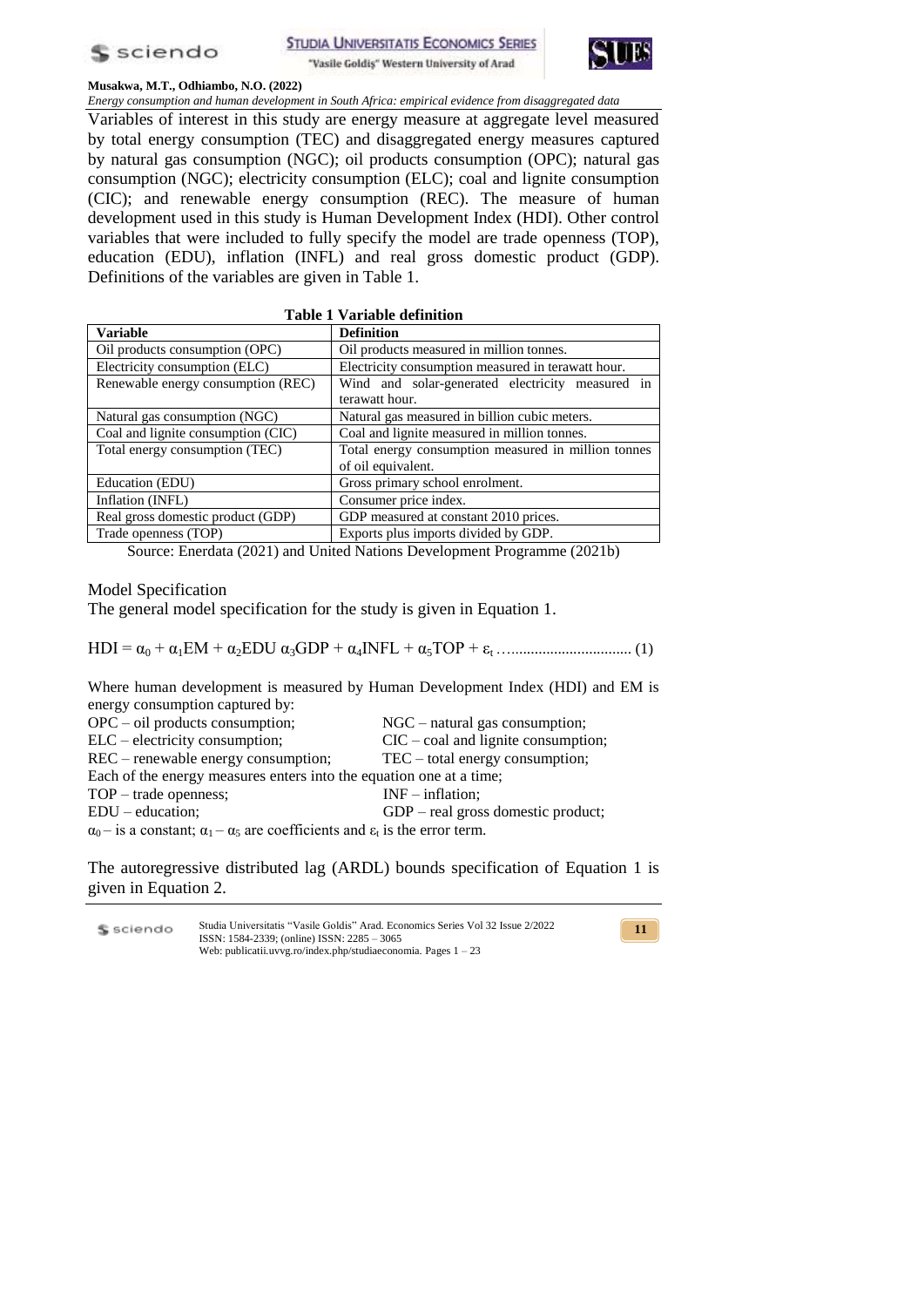



*Energy consumption and human development in South Africa: empirical evidence from disaggregated data*

ΔHDI =  $\sum_{i=1}^{p} \alpha_{1i}$ ΔHDI<sub>t-i</sub> +  $\sum_{i=0}^{q} \alpha_{2i}$ ΔEM<sub>t-i</sub> +  $\sum_{i=0}^{q} \alpha_{3i}$ ΔEDU<sub>t-i</sub> +  $\sum_{i=0}^{q} \alpha$ j  $\sum_{i=0}^{q} \alpha_{5i} \Delta INFL_{t-i} + \sum_{i=0}^{q} \alpha$ i …………………………………………….…………..… (2)

Where all the variables are as described in Equation 1;  $\alpha_1 - \alpha_6$  are short-run coefficients;  $\pi_1 - \pi_6$  are short-run and long-run coefficients respectively, and  $\mu_1$  is an error term.

# ECM-based Model Specification

A cointegration test is conducted to establish if the variables in the model have a long-run relationship. If a long-run relationship is established, the estimation will be done in two steps. The first step is the estimation of the long-run equation and obtaining the residuals. These residuals are included in the short-run estimation of the equation; thus, an ECM is estimated. However, if no long-run relationship is established, only the short-run equation is estimated. The general error correction model for the ARDL model specified is given in Equation 3.

 $\Delta HDI = \alpha_0 + \sum_{i=1}^{p} \alpha_{1i} \Delta HDI_{t-i} + \sum_{i=0}^{q} \alpha_{2i} \Delta EM_{t-i} + \sum_{i=0}^{q} \alpha_{3i} \Delta EDU_{t-i} + \sum_{i=0}^{q} \alpha_{3i}$ ∑ ∑ ………......................................... (3)

Where ECM is the error correction,  $\theta_n$  is an error correction coefficient and  $\mu_2$  is the error term.

# Data Sources

All energy data, namely: total energy consumption, natural gas consumption, oil products consumption, electricity consumption, coal and lignite consumption, and renewable energy consumption were extracted from Enerdata, while HDI was extracted from the United Nations Development Programme. Other remaining variables, trade openness, education, inflation and real gross domestic product were retrieved from the World Development Indicators database.

# **3.2 Empirical Results**

S sciendo

# Stationarity Test

A stationarity test was conducted on all the variables to ascertain whether the variables are integrated of order one  $[I(1)]$  or order zero  $[I(0)]$ , which is acceptable with the ARDL-bounds test. Augmented Dickey-Fuller (ADF), Dickey-Fuller Generalised Least Squares (DF-GLS) and Phillip Perron (PP) unit root tests were used. Table 2 reports the results of the unit root test.

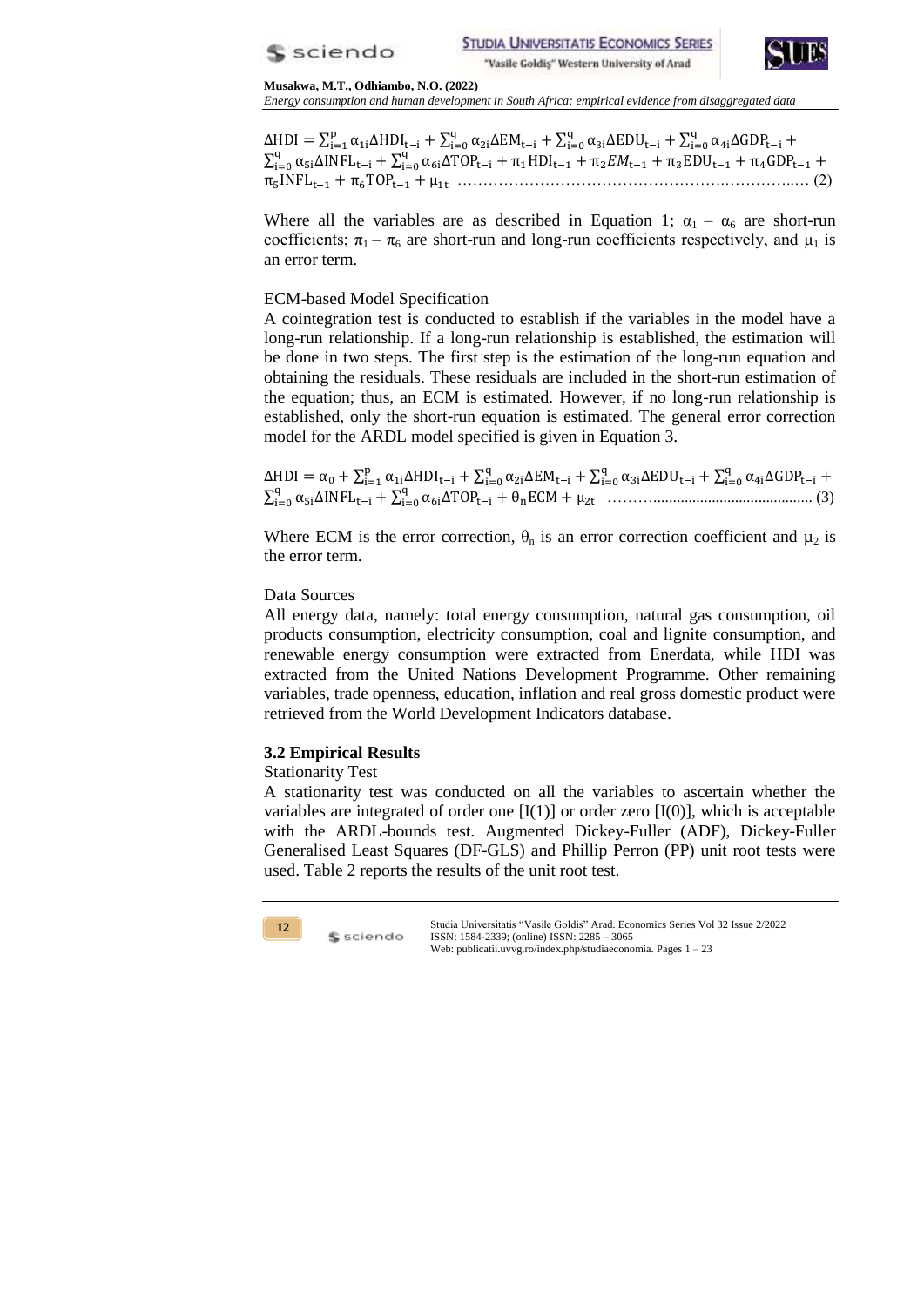

**STUDIA UNIVERSITATIS ECONOMICS SERIES** "Vasile Goldiş" Western University of Arad



**Musakwa, M.T., Odhiambo, N.O. (2022)**

*Energy consumption and human development in South Africa: empirical evidence from disaggregated data*

|             |                                            |               |                               |                                                                                            |                       |                                               | Table 2 Unit Root Test Results |                                                         |                                     |                     |                                                         |                          |
|-------------|--------------------------------------------|---------------|-------------------------------|--------------------------------------------------------------------------------------------|-----------------------|-----------------------------------------------|--------------------------------|---------------------------------------------------------|-------------------------------------|---------------------|---------------------------------------------------------|--------------------------|
|             |                                            |               | Augmented Dickey-Fuller (ADF) |                                                                                            |                       |                                               | DF-GLS)                        | Dickey-Fuller Generalised Least Square                  |                                     |                     | Phillip and Perron (PP) Root Test                       |                          |
| Variable    | Variables in Levels<br>Stationarity of all |               |                               | Stationarity of all<br>variables in First<br>Difference                                    |                       | Stationarity of all<br>Variables in<br>Levels |                                | Stationarity of all<br>variables in First<br>Difference | Stationarity of all<br>variables in | Levels              | Stationarity of all<br>variables in First<br>Difference |                          |
|             | Vithout<br><b>Trend</b>                    | Trend<br>With | Without<br>Trend              | With Trend                                                                                 | Without With<br>Trend | Trend                                         | Without<br>Trend               | With Trend                                              | Without With<br>Trend               | Trend               | Without<br>Trend                                        | Trend<br>With            |
| IOH         | 0,7793                                     | 0,1854        | 2.9394*                       | $-3.3883$ <sup>*</sup>                                                                     | $-0,8534$             | $-1,7636$                                     | $-2.9172$ **                   | $-3.4119$ <sup>***</sup>                                | $-0,1476$ $-0,3133$                 |                     | $-2.9120$ <sup>*</sup>                                  | $-3.3093$ <sup>*</sup>   |
| OPC         | 0,4546                                     | $-2,4476$     | $-6.3697***$                  | $-6.2416***$                                                                               | $-0,0149$             | $-2,3089$                                     | $-6.2436***$                   | $-6.4588***$                                            |                                     | $-0,3526$ $-2,4476$ | $+6.3979***$                                            | $-6.2899***$             |
| ELC         | $-2,1265$                                  | $-1,096$      | $-4.6770***$                  | $-6.2416^{**}$                                                                             | $-0,951$              | $-1,269$                                      | $-4.6255***$                   | $-5.3148***$                                            | $-2,26$                             | $-0,8621$           | $+4.6790***$                                            | $-8.3493***$             |
| 0PC         | $-0,4546$                                  | $-2,4475$     | $-6.3697***$                  | $-6.2416$                                                                                  | $-0.0149 - 2.3089$    |                                               | $-6.2436$                      | $-6.4588***$                                            |                                     |                     | $-0.3526 - 2.4476 - 6.3979$                             | $-6.2899***$             |
| <b>NGC</b>  | 1,2746                                     | $-3,146$      | $-5.4975$                     | $-5.7985***$                                                                               | $-1,2032$             | $-1,077$                                      | $-5.5852***$                   | $-6.0415***$                                            | $-0,6574 - 3,0283$                  |                     | $-8.4273***$                                            | $-7.2056$ <sup>***</sup> |
| <b>DE</b>   | 1,5438                                     | $-1,9356$     | $-17.0121$                    | $-17.1189***$                                                                              | $-0,6372$ $-1,0769$   |                                               | $-6.7274***$                   | $-7.3290^{***}$                                         | $-1,2296 - 1,8629$                  |                     | $-17.1249$                                              | $-7.5762***$             |
| TEC         | 1,3621                                     | $-2,1716$     | $-5.1949***$                  | $-5.1407***$                                                                               | $-0,6737$             | $-2,275$                                      | $-5.2756***$                   | $-5.3414***$                                            | $-1,3229$ $-2,236$                  |                     | $-5.2168***$                                            | $-5.1670$ <sup>***</sup> |
| GDP         | 1,7405                                     | $-2,0933$     | $-3.0483***$                  | $-3.1712$ <sup>*</sup>                                                                     | $-0,3384 - 2,0933$    |                                               | $-2.6198$                      | $-3.1713**$                                             | $-1,412$                            | $-2,8924$           | $+2.9189$                                               | $-5.2211***$             |
| TOP         | $+1,3022$                                  | $-2,668$      | $-5.6460***$                  | $-5.6068***$                                                                               | $-1,1555$             | $-2,8236$                                     | $-5.3633***$                   | $-6.0812***$                                            | $-1,0074$ $-2,4973$                 |                     | $-8.8905$                                               | $-8.2326$ **             |
| EDU         | $-1,5$                                     | $-2,7278$     | $-3.6113***$                  | $-3.5776$                                                                                  | 1,5495                | $-2,7527$                                     | $-3.6292***$                   | $-3.7539**$                                             | $-1,7558 -2,2102$                   |                     | $-3.6258$                                               | $-3.5955***$             |
| <b>THML</b> | $-2,4063$                                  | $-1,4408$     | $-4.6082***$                  | $-5.3993***$                                                                               | $-1,8294 -2,3659$     |                                               | $-1.9745$                      | $-5.5017***$                                            | $-2,3795$ $-3,2184$                 |                     | $+8.4067***$                                            | $+9.4600***$             |
|             |                                            |               |                               | Note:*, ** and *** denote stationarity at 10%, 5% and 1% significance levels, respectively |                       |                                               |                                |                                                         |                                     |                     |                                                         |                          |

\$ sciendo

Studia Universitatis "Vasile Goldis" Arad. Economics Series Vol 32 Issue 2/2022 ISSN: 1584-2339; (online) ISSN: 2285 – 3065 Web: publicatii.uvvg.ro/index.php/studiaeconomia. Pages 1 – 23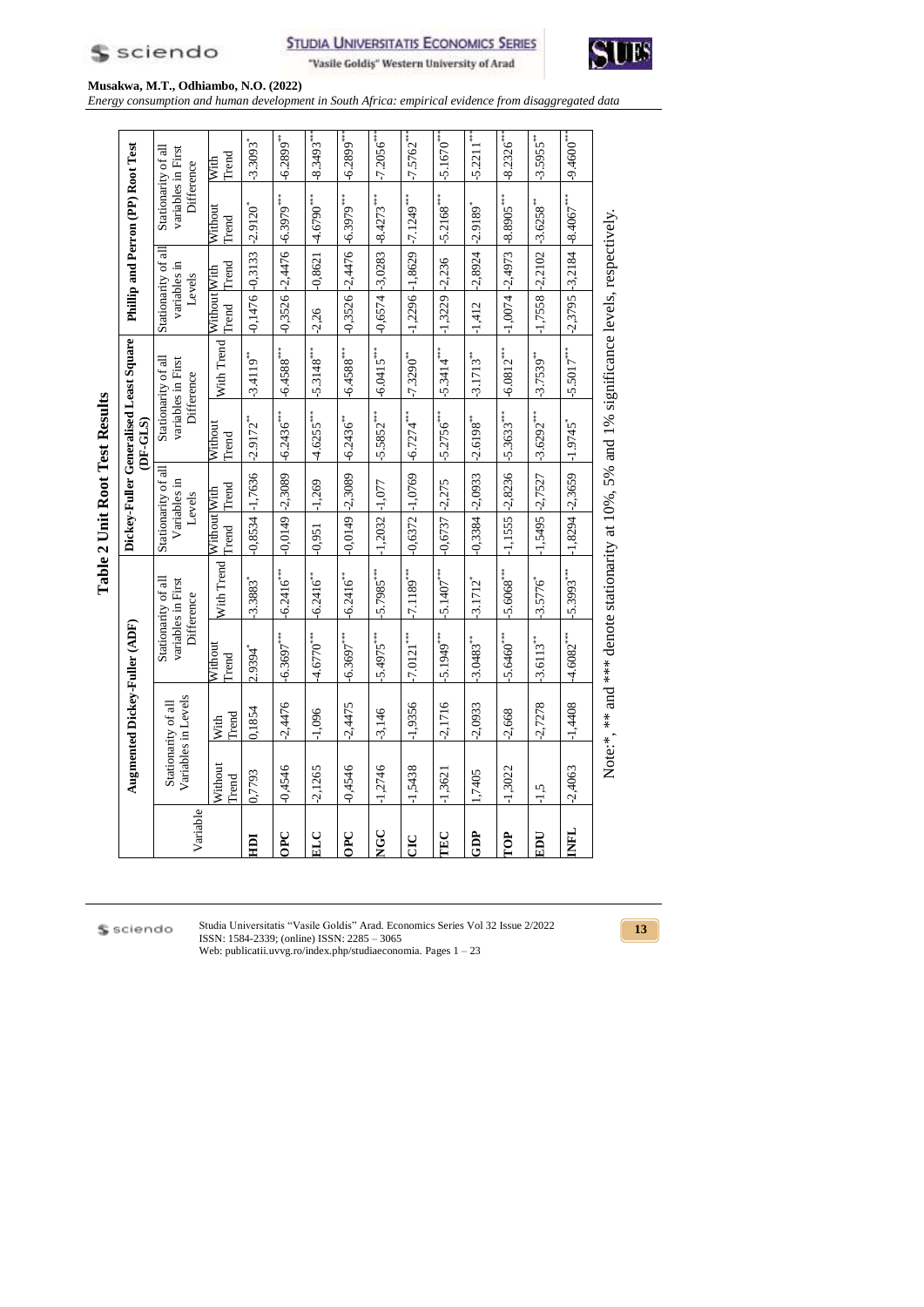



*Energy consumption and human development in South Africa: empirical evidence from disaggregated data* The calculated F-statistic is compared to the critical values also reported in Table 3. If the calculated F-statistic is greater than the upper bound at 10%, 5% or 1%, then cointegration is confirmed in the function. If the calculated F-statistic is lower than the lower bound or falls between the upper bound and the lower bound, no longrun relationship can be concluded. Cointegration results presented in Table 3 show the presence of cointegration in all the functions.

| <b>Dependent</b><br><b>Variable</b> | <b>Function</b>                                                         |         |      |             | <b>F-Statistic</b> | Cointegration<br><b>Status</b> |      |  |  |
|-------------------------------------|-------------------------------------------------------------------------|---------|------|-------------|--------------------|--------------------------------|------|--|--|
| <b>HDI</b>                          | F (HDI OPC, GDP, TOP, EDU, CPI)                                         |         |      | $8.1380***$ |                    | Cointegrated                   |      |  |  |
|                                     | F (HDIELC, GDP, TOP, EDU, CPI)                                          |         |      | 5.4106***   |                    | Cointegrated                   |      |  |  |
|                                     | F (HDIREC, GDP, TOP, EDU, CPI)                                          |         |      | $6.5756***$ |                    | Cointegrated                   |      |  |  |
|                                     | F (HDINGC, GDP, TOP, EDU, CPI)                                          |         |      | 8.2933***   |                    | Cointegrated                   |      |  |  |
|                                     | F (HDICIC, GDP, TOP, EDU, CPI)                                          |         |      | 5.1711      | ***                | Cointegrated                   |      |  |  |
|                                     | F (HDITEC, GDP, TOP, EDU, CPI)                                          |         |      | 8.4748***   |                    | Cointegrated                   |      |  |  |
|                                     | <b>Asymptotic Critical Values (unrestricted intercept and no trend)</b> |         |      |             |                    |                                |      |  |  |
| <b>Critical Values</b>              | $1\%$                                                                   |         | 5%   |             |                    | 10%                            |      |  |  |
|                                     | I(0)                                                                    | I $(1)$ | I(0) |             | I(1)               | I(0)                           | I(1) |  |  |
|                                     | 3.41                                                                    | 4.68    | 2.62 |             | 3.79               | 2.26                           | 3.35 |  |  |

|  | <b>Table 3 Cointegration Test Results</b> |  |  |
|--|-------------------------------------------|--|--|
|--|-------------------------------------------|--|--|

Note:\*, \*\* and \*\*\* denote stationarity at 10%, 5% and 1% significance levels, respectively.

# **Coefficient Estimation**

From the cointegration testing, all functions in the model were found to be cointegrated. To proceed with the analysis, an error correction model is estimated. The selection of the lags of each variable in each function was done, using either the Akaike Information Criteria (AIC) or the Schwarz Bayesian Information Criteria (SIC), depending on the criterion that gives the most parsimonious model. The long-run and the short-run results are presented in Tables 4 and 5, respectively. The long-run and short-run results presented in Tables 4 and 5 confirm that renewable energy has a positive impact on human development, only in the short run in South Africa. This is a confirmation of the advantages of renewable energy as a clean source of energy associated with reduced pollution. These findings are consistent with findings by Olimpia et al. (2021) in a study on Central and Eastern European countries, Sasmaz et al., (2020) and Pirlogea (2012) in separate studies on OECD countries, and Acheampong et al. (2021) in a study on 79 energy-poor countries. An insignificant impact of renewable energy on human development, in the long run, is not unique to South Africa alone, Wang, Danish and Wang (2018) in a study on Pakistan found the same results. The findings of the study also reveal that oil products, though insignificant in the long run, have a negative impact on human development in the short run. This does not come as a surprise as the oil

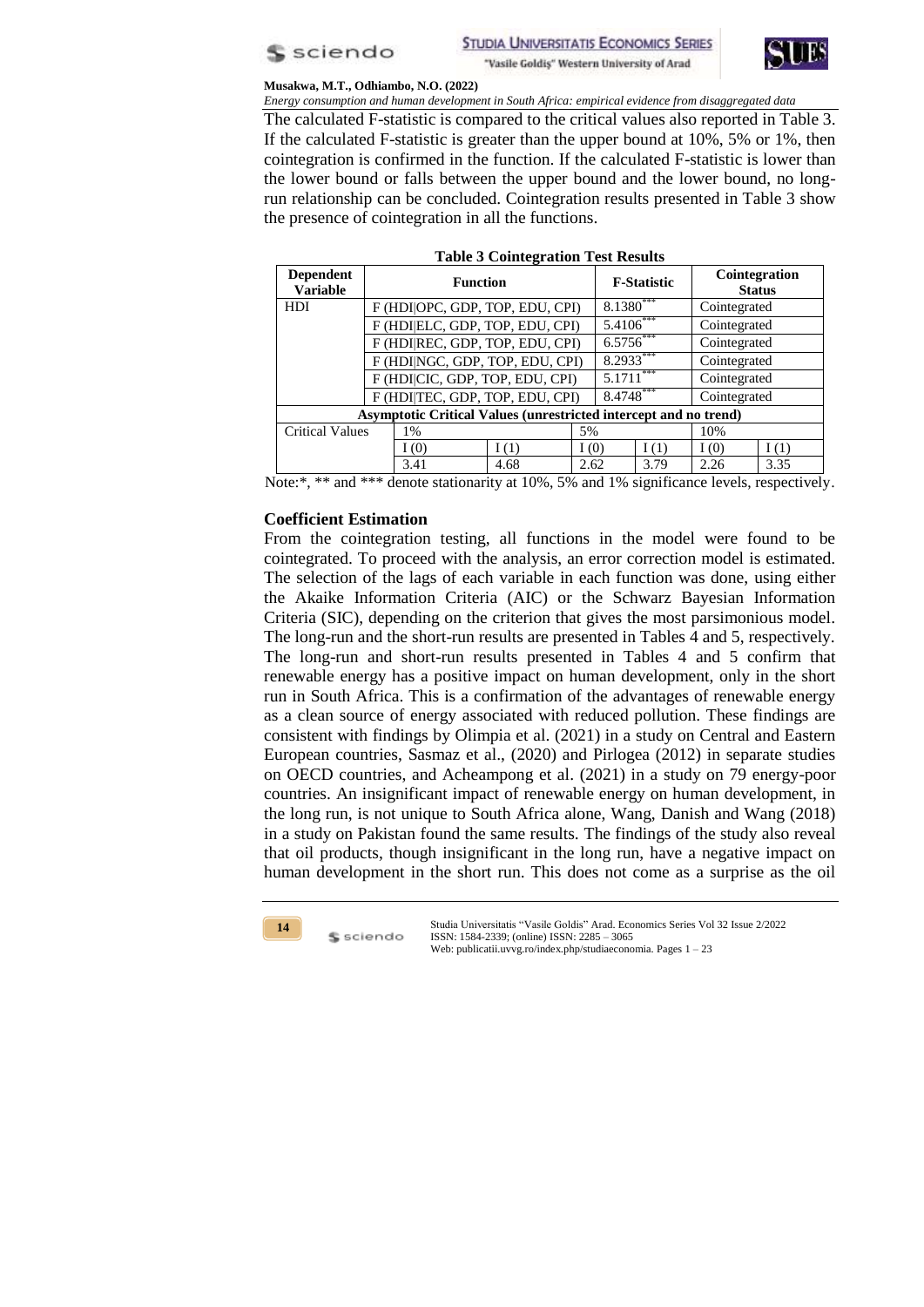



*Energy consumption and human development in South Africa: empirical evidence from disaggregated data* products are part of fossil fuels, which have the potential to pollute the air and affect human welfare negatively. Further, natural gas was found to be insignificant in the long run and has a negative impact on human development in the short run. Although natural gas is a source of energy, accessible and acceptable, affordability is still a challenge in South Africa. According to Enerdata (2021b), 61% of total gas consumption is taken by industries, suggesting low domestic uptake of gas as an alternative to common energy sources, like electricity.

Total energy consumption was found to be insignificant in the long run but has a negative impact on human development in the short run. This finding is a reflection of the negative weight that all disaggregated energy measures have on human development, with the exception of renewable energy. This finding implies that, despite the positive impact of renewable energy in the short run, this effect is offset by the negative impact of oil products and natural gas consumption. Electricity consumption, and coal and lignite consumption were found to be insignificant, irrespective of the time frame considered. These results are not unique to South Africa. Ouedraogo (2013) found electricity to have a neutral effect on human development from a study on 15 developing countries.

Other results from Function 1, where oil products consumption is used as a measure of energy, presented in Tables 4 and 5, show that: i) education (EDU) has a positive impact on human development in the short run and in the long run; ii) GDP has an insignificant impact on human development in the long run and a negative impact in the short run; iii) inflation is insignificant in the long run and has a negative impact in the short run. These findings imply that inflation negatively affects human development by eroding the purchasing power of their earnings, causing a fall in living standards; and iv) trade openness has a positive impact on human development, regardless of the time frame considered. Other results presented in Tables 4 and 5 for Function 2, where electricity is a measure of energy, show that: i) education has an insignificant impact on human development both in the long run and the short run; ii) GDP has a negative impact on human development in the long run and the short run. This result could be explained by high-income inequality where a large part of the GDP is owned by a few, whilst the majority have a small share; iii) inflation has a negative impact on human development in the long run and the short run; and iv) trade openness has a positive impact on human development, according to the findings of this study. This could be explained by the ability of South Africans to consume a wide variety of goods from domestic production and imports.

S sciendo

Studia Universitatis "Vasile Goldis" Arad. Economics Series Vol 32 Issue 2/2022 ISSN: 1584-2339; (online) ISSN: 2285 – 3065 Web: publicatii.uvvg.ro/index.php/studiaeconomia. Pages 1 – 23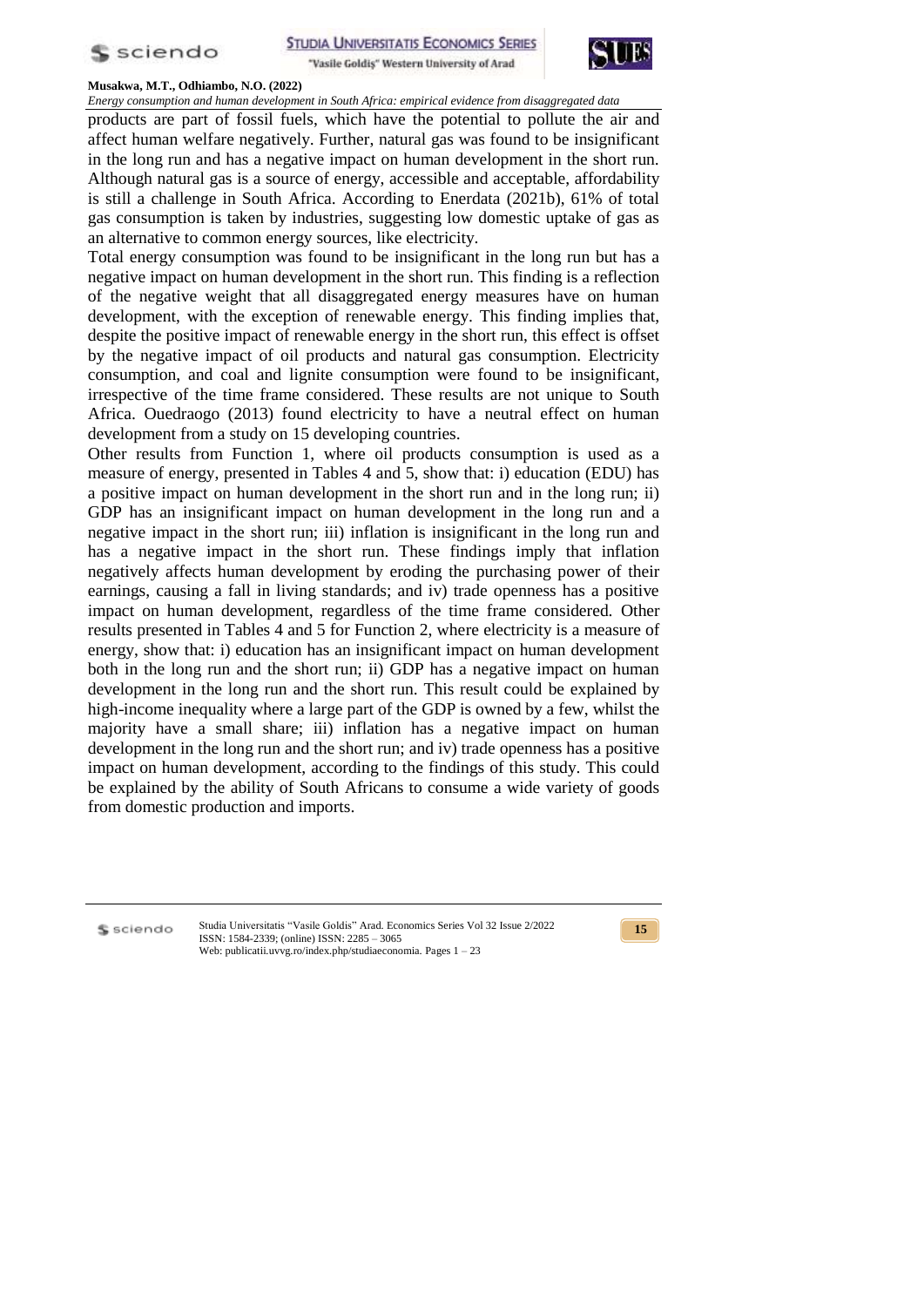



*Energy consumption and human development in South Africa: empirical evidence from disaggregated data*

|                          | Model 6<br>Model 5 | Total energy - TEC<br>consumption - CIC<br>Coal and lignite | $ $ ARDL (3,1,1,1,1,1,1) $ $ ARDL (1,1,1,1,1,1) $ $ ARDL (1,2,2,2,2,2) | T-ratio Coefficient T-ratio Coefficient T-ratio Coefficient T-ratio | 2,164<br>$0.0028$ <sup>*</sup><br>6,208<br>$0.1189***$ | $-0,212$<br>$-0,0002$<br>$-2,849$<br>$-0,0017$                              | 1,538<br>0,0037<br>3,827<br>$0.0050***$ | 3,936<br>$0.0085***$<br>$-7,311$<br>$0.0097***$ | 1,204<br>0,0054<br>$-1,512$<br>$-0,0024$ | 0,057<br>$\circ$<br>$-1,054$<br>$-0,0009$ |                                                                                             |
|--------------------------|--------------------|-------------------------------------------------------------|------------------------------------------------------------------------|---------------------------------------------------------------------|--------------------------------------------------------|-----------------------------------------------------------------------------|-----------------------------------------|-------------------------------------------------|------------------------------------------|-------------------------------------------|---------------------------------------------------------------------------------------------|
|                          | Model 4            | consumption -NGC<br>Natural gas energy                      |                                                                        |                                                                     | $-4,562$<br>$-0,4508$                                  | $-1,22$<br>$-0,4914$                                                        | 1,418<br>0,0662                         | 2,184<br>$0.1107***$                            | 1,552<br>0,1387                          | $-2,341$<br>$-0.0376$ **                  |                                                                                             |
| Table 4 Long-run Results | Model 3            | consumption - REC<br>Renewable energy                       | ARDL (2,3,3,3,3,3)                                                     | Coefficient                                                         | 5,968<br>$0.194***$                                    | $-1,47$<br>$-0,002$                                                         | 1,782<br>0,0025                         | 2,698<br>$0.0065$ <sup>*</sup>                  | $-0,058$<br>$-0,0002$                    | $-0,298$<br>$-0,0005$                     |                                                                                             |
|                          | Model 2            | consumption - ELC<br>Electricity                            | ARDL (1,1,1,1,1,1)                                                     | T-ratio<br>Coefficient                                              | 6,871<br>$-0.1929***$                                  | 0,553<br>0,0001                                                             | 1,168<br>0,0007                         | $-3,46$<br>$-0.0121***$                         | $-3,15$<br>$-0.0023***$                  | 3,007<br>$0.0011***$                      | Note:*, ** and *** denote stationarity at 10%, 5% and 1% significance levels, respectively. |
|                          | Model 1            | Consumption - OPC<br><b>Oil Products</b>                    | ARDL (3,3,3,3,3)                                                       | T-ratio<br>Coefficient                                              | $-10,85$<br>$-1.6727***$                               | 0,474<br>0,0123                                                             | 3,011<br>0.0559                         | 0,143<br>0,0512                                 | 0,621<br>0,0101                          | 0,428<br>0,0122                           |                                                                                             |
| 16                       | Variables          |                                                             |                                                                        | Regressors<br>Studia Universitatis                                  | Ō                                                      | NGC/CIC/TEC<br><b>OPC/ELC/REC</b><br>"Vasile Goldis" Arad. Economics Series | EDU                                     | GDP                                             | <b>INFL</b>                              | TOP<br>Vol 32 Issue                       |                                                                                             |



\$ sciendo

Studia Universitatis "Vasile Goldis" Arad. Economics Series Vol 32 Issue 2/2022 ISSN: 1584-2339; (online) ISSN: 2285 – 3065

Web: publicatii.uvvg.ro/index.php/studiaeconomia. Pages 1 – 23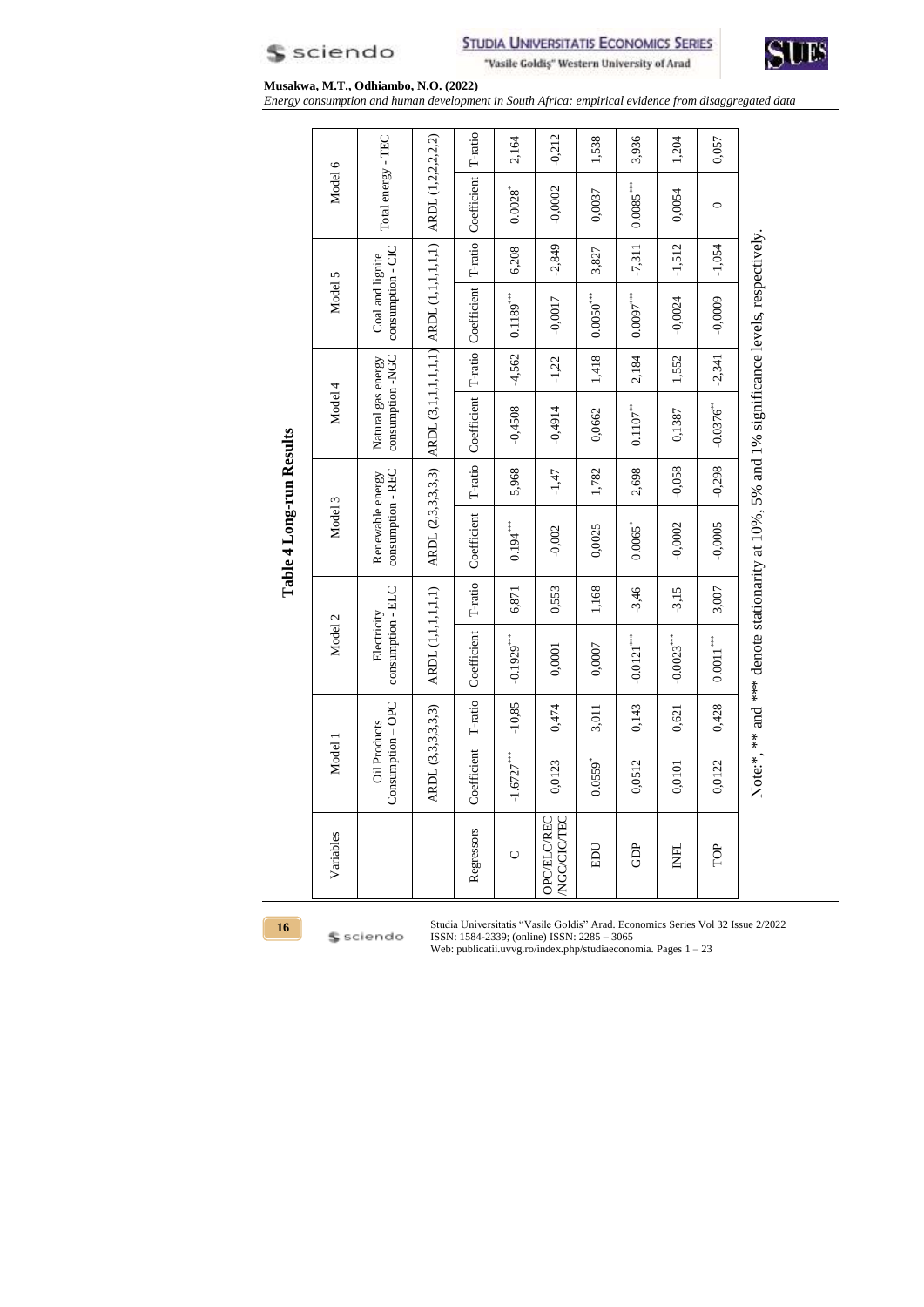|          |                                        |                             | T-ratio     |           |                   | $-2,103$           | 1,5188      |                   | $-0,12$     | 4,9443    |        | $+12.0-$       | $-4,743$     |           | -1,497       | $-3,543$      |              | 4,2946    | 4,2095  | $-8,915$          |            |       |               |                          |            |            |
|----------|----------------------------------------|-----------------------------|-------------|-----------|-------------------|--------------------|-------------|-------------------|-------------|-----------|--------|----------------|--------------|-----------|--------------|---------------|--------------|-----------|---------|-------------------|------------|-------|---------------|--------------------------|------------|------------|
| Model 6  | Total energy - TEC                     | ARDL (1,2,2,2,2)            | Coefficient |           |                   | $-0.0003$          | 0,0019      |                   | $\circ$     | 8100.0    |        | <b>7000'0-</b> | 6110.0-      |           | -0,0071      | 8100.0-       |              | 0.0009    | 0.0012  | 0.7770            |            | 0.882 | 0.800         | 0.003                    | $-8.466$   | $-7.895$   |
|          |                                        |                             | T-ratio     |           |                   | $-1,45$            |             |                   | 2,5728      |           |        | $-2,689$       |              |           | $-1,84$      |               |              | 6786'0    |         |                   | $-6,337$   |       |               |                          |            |            |
| Model 5  | consumption - CIC<br>Coal and lignite  | <b>ARDL</b> (1, 1, 1, 1, 1) | Coefficient |           |                   | $-0,0003$          |             |                   | $8100^{0}$  |           |        | $-0.0088$      |              |           | $-0.0014$    |               |              | 0,0004    |         |                   | -0.5977    | 0.671 | 0.582         | 0.006                    | $-7.078$   | $-6.749$   |
|          |                                        |                             | T-ratio     | £609'0-   | $-0,2027$         | $-3,1873$          |             |                   | 3,4462      |           |        | 0,7527         |              |           | 4,1818       |               |              | $-1,1594$ |         |                   | $-4,7075$  |       |               |                          |            |            |
| Model 4  | Natural gas energy<br>consumption -NGC | ARDL (3,1,1,1,1,1,1)        | Coefficient | $-0,1217$ | 1810'0-           | $-0.0940$          |             |                   | 0.0167      |           |        | 0,0152         |              |           | 0.0224       |               |              | $-0,0028$ |         |                   | $-0.2128$  | 0.736 | 0.619         | 0.042                    | $-3.234$   | $-2.803$   |
|          |                                        |                             | T-Ratio     | $-1,545$  |                   | 0,1688             | 2,9194      | $-0,028$          | 0,0366      | 2,6092    | 1.4931 | $-2,621$       | $-6,296$     | $-2,066$  | $-3,266$     | $-5,321$      | $-2,295$     | 4,5478    | 6,2709  | 2,8629            | $-6,154$   |       |               |                          |            |            |
| Model 3  | Renewable energy<br>consumption - REC  | ARDL (2,3,3,3,3)            | Coefficient | $-0,2504$ |                   | 1000'0             | 0.0001      | $\circ$           | $\circ$     | 0,0013    | 0,001  | $-0.0065$      | 0.0240       | $-0,0111$ | $-0.0023$    | $-0.0034$     | +1000-       | 0.0016    | 0.0028  | 0.0014            | $-0,7531$  | 1951  | 0.859         | 0.002                    | $-8.856$   | $-7.992$   |
|          |                                        |                             | T-ratio     |           |                   | 0,5873             |             |                   | 1,1676      |           |        | $-3,46$        |              |           | $-3,15$      |               |              | 3,0065    |         |                   | $-6,951$   |       |               |                          |            |            |
| Model 2  | consumption - ELC<br>Electricity       | <b>ARDL</b> (1,1,1,1,1)     | Coefficient |           |                   | 1000'0             |             |                   | 0,0007      |           |        | $-0.0121$      |              |           | $-0.0023$    |               |              | 0.0011    |         |                   | $-0,5768$  | 0.706 | 0.626         | 0.006                    | $-7.190$   | $-6.60$    |
|          |                                        |                             | T-ratio     | $-7,5163$ | $-8,309$          | $-2.9190$          | $-5,3276$   | $-3,9593$         | 6,6671      | $-0,3153$ | 6,2271 | $-3,7566$      | 8815'6-      | $-7,1052$ | $-4,915$     | $-7,9$        | $-8,8981$    | 9,3328    | 10,9957 | 8,7043            | $8558,6$ - |       |               |                          |            |            |
| I ləpojy | Consumption - OPC<br>Oil Products      | ARDL (3,3,3,3,3)            | Coefficient | 0.8765    | $-0.5598$         | $+10,0-$           | £090'0-     | $-0.03666$        | 0.0206      | $-0,0011$ | 0.0267 | $-0.0477$      | $-0.1662$    | $-0.2278$ | 0.0240       | $-0.0666$     | $-0.0397$    | 0.0190    | 0.0285  | 1720.0            | S808'0-    | 886.0 | £96'0         | 0.013                    | $-5.648$   | $-4.736$   |
|          | Variables                              |                             | Regressors  | 耳耳        | dHD <sub>12</sub> | <b>NGC/CIC/TEC</b> | <b>LOBO</b> | dOPC <sub>2</sub> | <b>OCED</b> | dEDU1     | dEDU2  | dGDP           | <b>DGDP1</b> | dDGDP2    | <b>THNIP</b> | <b>LTANIP</b> | <b>GLAID</b> | dTOP      | dTOP1   | dTOP <sub>2</sub> | $ECM(-1)$  | Ř     | R-bar squared | <b>S.E of Regression</b> | <b>AIC</b> | <b>SBC</b> |

**Table 5 Short-run Results Table 5 Short-run Results** 

\$ sciendo

Studia Universitatis "Vasile Goldis" Arad. Economics Series Vol 32 Issue 2/2022 ISSN: 1584-2339; (online) ISSN: 2285 – 3065 Web: publicatii.uvvg.ro/index.php/studiaeconomia. Pages 1 – 23





2.259

1.868

2.146

2.436

1.757

2.078

and  $\ddot{\epsilon}$ 

Note: $\cdot$ 

DW

Note: $\gamma$ ,  $\gamma$  and  $\gamma$  denote stationarity at 10%,  $5\%$  and 1% significance levels, respectively.

denote stationarity at  $10\%$ ,  $5\%$  and  $1\%$  significance levels, respectively



**Musakwa, M.T., Odhiambo, N.O. (2022)**

-2,103 1,5188

*Energy consumption and human development in South Africa: empirical evidence from disaggregated data*

-0,27 -4,743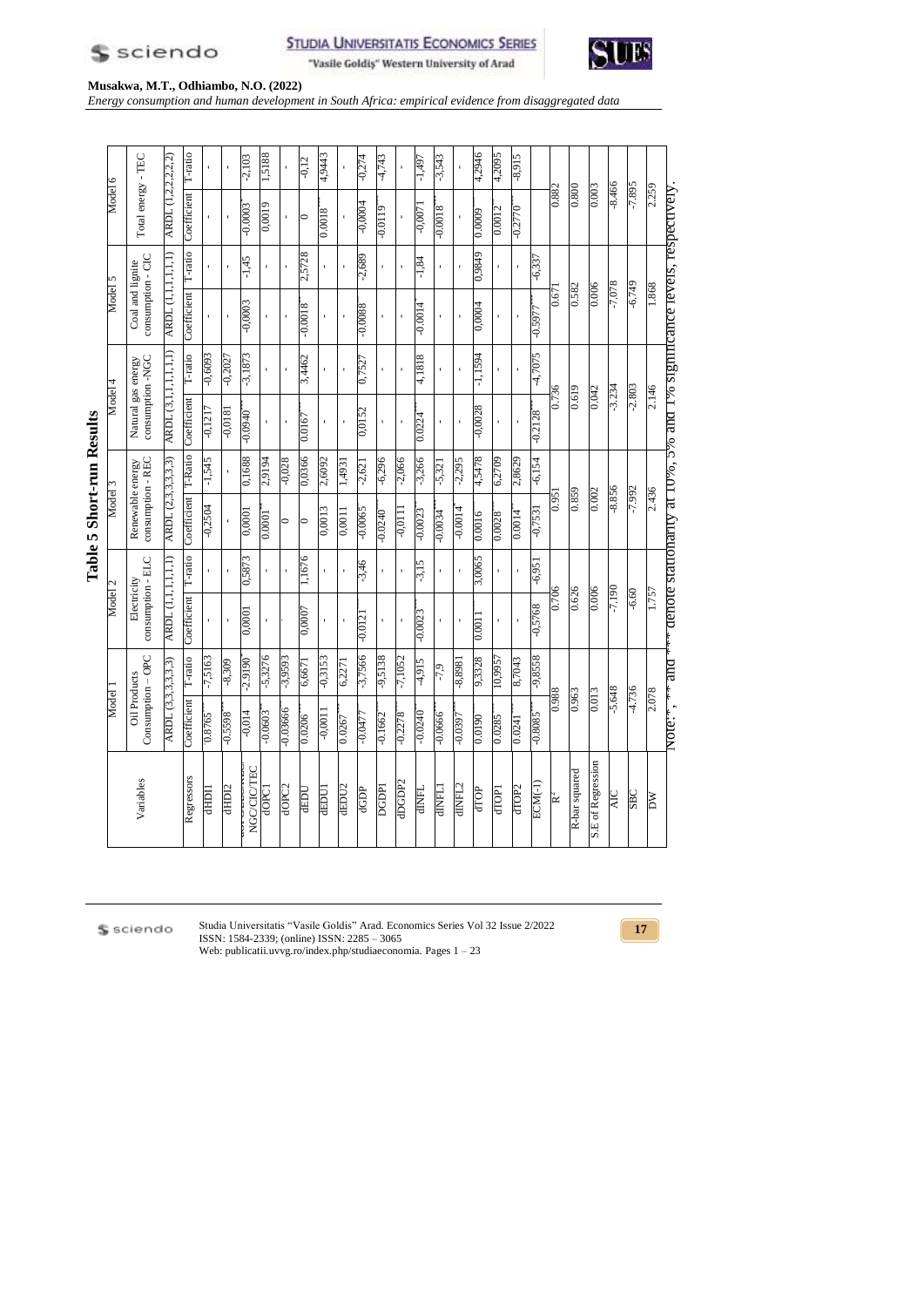



*Energy consumption and human development in South Africa: empirical evidence from disaggregated data* Results presented in Tables 4 and 5 for Function 3, where renewable energy is used as a proxy for energy reveal that: i) education is insignificant in the long run and in the short run; ii) GDP has a positive impact on human development in the long run and a negative impact in the short run; iii) inflation is insignificant in both the long and the short run, and iv) trade openness has a positive impact on human development in the short run and an insignificant impact in the long run. These findings could be explained by a negative impact of an increase in competition from foreign markets on the domestic market, which may result in the closure of domestic firms and loss of jobs if they fail to survive the competition.

The results presented in Tables 4 and 5 for Function 4, where natural gas is used as a measure of energy reveal that: i) education has a positive impact on human development only in the short run, while an insignificant impact was registered in the long run; ii) GDP has a positive impact on human development in the long run, but not in the short run; iii) inflation has a positive impact on human development only in the short run and is insignificant in the long run. This could be explained by the need for a certain level of a price increase to keep producers incentivized, but not for a prolonged period, because of the undesired negative effects of inflation; and iv) trade openness has a positive impact on human development in the long run but not in the short run.

The results presented in Tables 4 and 5 for Function 5, where coal and lignite are used as measures of energy show that: i) education has a positive impact on human development only in the short run, while in the long run an insignificant impact was confirmed; ii) GDP has a positive impact on human development in the long run, and a negative impact in the short run; iii) inflation has an insignificant impact on human development in the long run and a negative impact in the short run; and iv) trade openness is insignificant in both the long run and the short run.

The results presented in Tables 4 and 5 for Function 6, where the total energy is used as a measure of energy reveal that: i) education has a positive impact on human development only in the short run, while an insignificant impact was registered in the long run; ii) GDP has a positive impact on human development in the long run and an insignificant impact in the short run; iii) inflation has a negative impact on human development in the short run and an insignificant impact in the long run; iv) trade openness has a positive impact on human development in the short run and an insignificant impact in the long run.

Overall, energy consumption in South Africa has a negative impact on human development. This is evidenced by three out of six proxies of energy consumption namely, total energy consumption, oil products consumption and natural gas consumption that had a significant negative impact on human development in the short run. The long-run impact of energy consumption cannot be confirmed in South Africa. All energy measures used in the study were insignificant in the long



S sciendo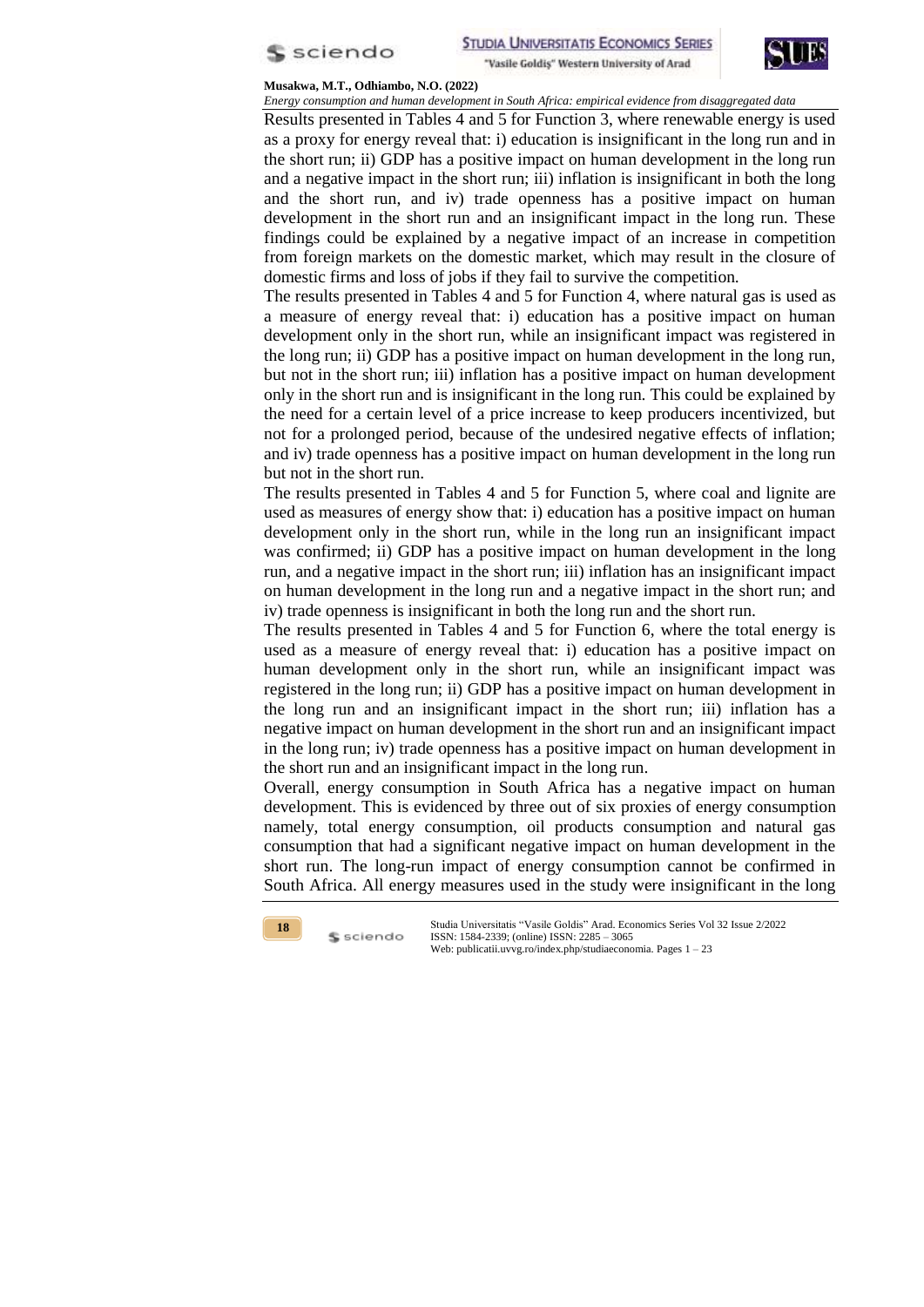



*Energy consumption and human development in South Africa: empirical evidence from disaggregated data* run. The positive impact that renewable energy has on human development is insignificant to offset the negative impact of oil products and natural gas consumption. The South African government has a huge task of expanding renewable energy consumption and possibly reducing reliance on oil products and natural gas, to realize a positive impact of energy on human development. Diagnostic results are presented in Table 6.

| LM                     |            |            |            | <b>Functions</b> |            |            |
|------------------------|------------|------------|------------|------------------|------------|------------|
| <b>Test Statistic</b>  | Function 1 | Function 2 | Function 3 | Function 4       | Function 5 | Function 6 |
|                        | HDI & OPC  | HDI & ELC  | HDI & REC  | HDI & NGC        | HDI & CIC  | HDI & TEC  |
| Serial Correlation     | 0.723      | 0.181      | 1.721      | 1.417            | 0.574      | 0.308      |
| (CHSO 1)               | [0.639]    | [0.836]    | [0.281]    | [0.284]          | [0.575]    | [0.742]    |
| <b>Functional Form</b> | 0.510      | 0.815      | 1.239      | 1.233            | 1.233      | 8.866      |
| (CHSO 1)               | [0.549]    | [0.427]    | [0.304]    | [0.241]          | [0.241]    | [0.008]    |
| Normality              | 1.135      | 1.721      | 0.479      | 1.762            | 1.417      | 0.294      |
| (CHSO 2)               | [0.567]    | [0.281]    | [0.787]    | [0.414]          | [0.811]    | [0.863]    |
| Heteroscedasticity     | 0.874      | 1.141      | 3.131      | 1.050            | 1.802      | 1.048      |
| (CHSQ 1)               | [0.648]    | [0.391]    | [0.138]    | [0.466]          | [0.133]    | [0.481]    |
|                        |            |            |            |                  |            |            |

# **Table 6 Diagnostic Results**

Diagnostic results reported in Table 6 show that Functions 1, 2, 3, 4 and 5 passed serial correlation, functional form, normality test and heteroscedasticity, while Function 6 passed all the other tests, except functional form. Further investigation on the cumulative sum recursive squares (CUSUM) and cumulative sum of squares of recursive residuals (CUSUMQ) revealed that all models are stable at a 5% significance level. The results of the CUSUM and the CUSUMQ are presented in Figure 3.

# **Panel 1: HDI and OPC**



Studia Universitatis "Vasile Goldis" Arad. Economics Series Vol 32 Issue 2/2022 S sciendo ISSN: 1584-2339; (online) ISSN: 2285 – 3065 Web: publicatii.uvvg.ro/index.php/studiaeconomia. Pages 1 – 23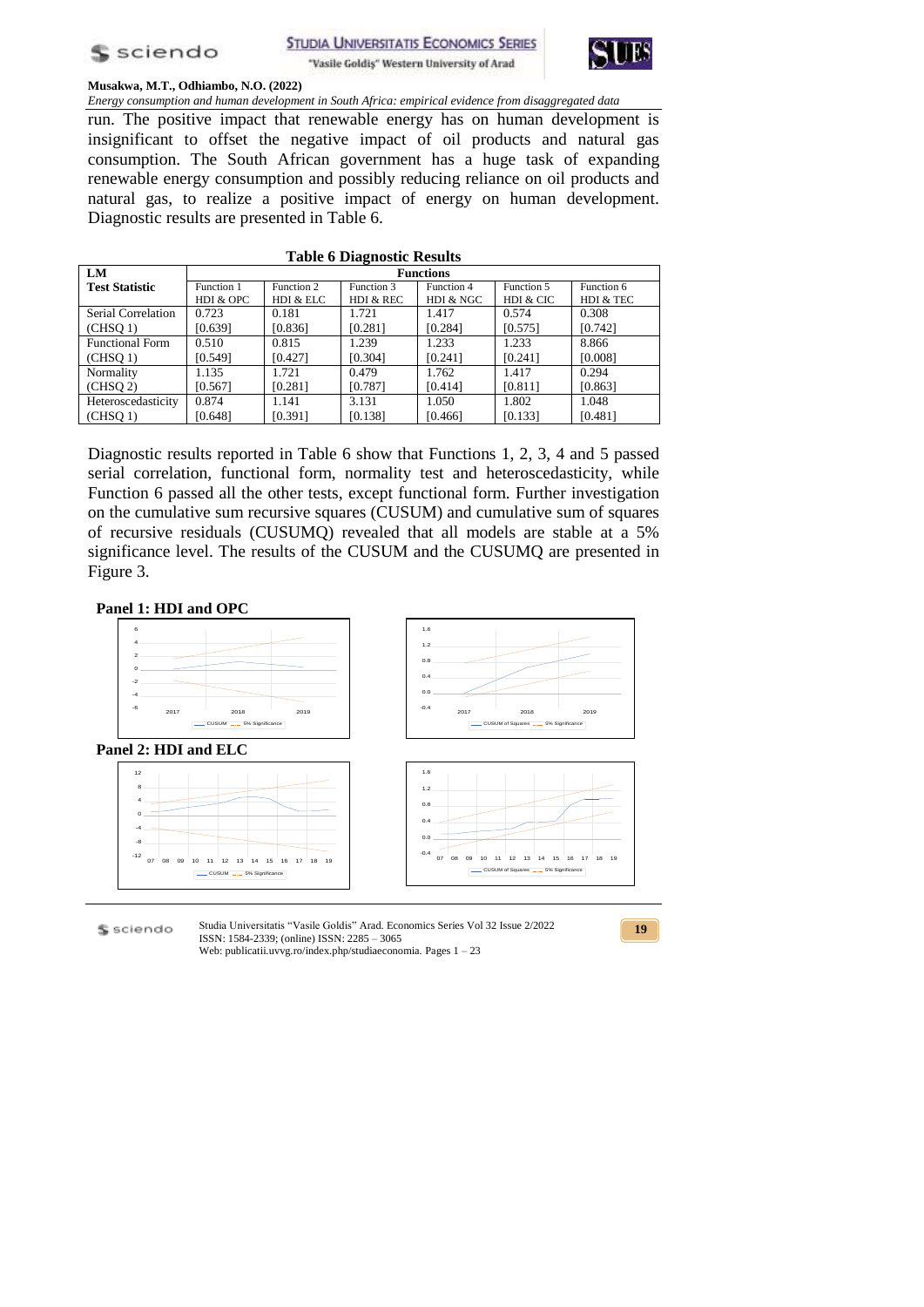



*Energy consumption and human development in South Africa: empirical evidence from disaggregated data*

#### **Panel 3: HDI and REC**





### **5. Conclusions**

In this study, the impact of energy consumption on human development is investigated for South Africa, using annual data from 1990 to 2019. The study uses aggregate data (total energy consumption) and disaggregated data with energy measures namely, oil products, electricity, renewable energy, natural gas, and coal



\$ sciendo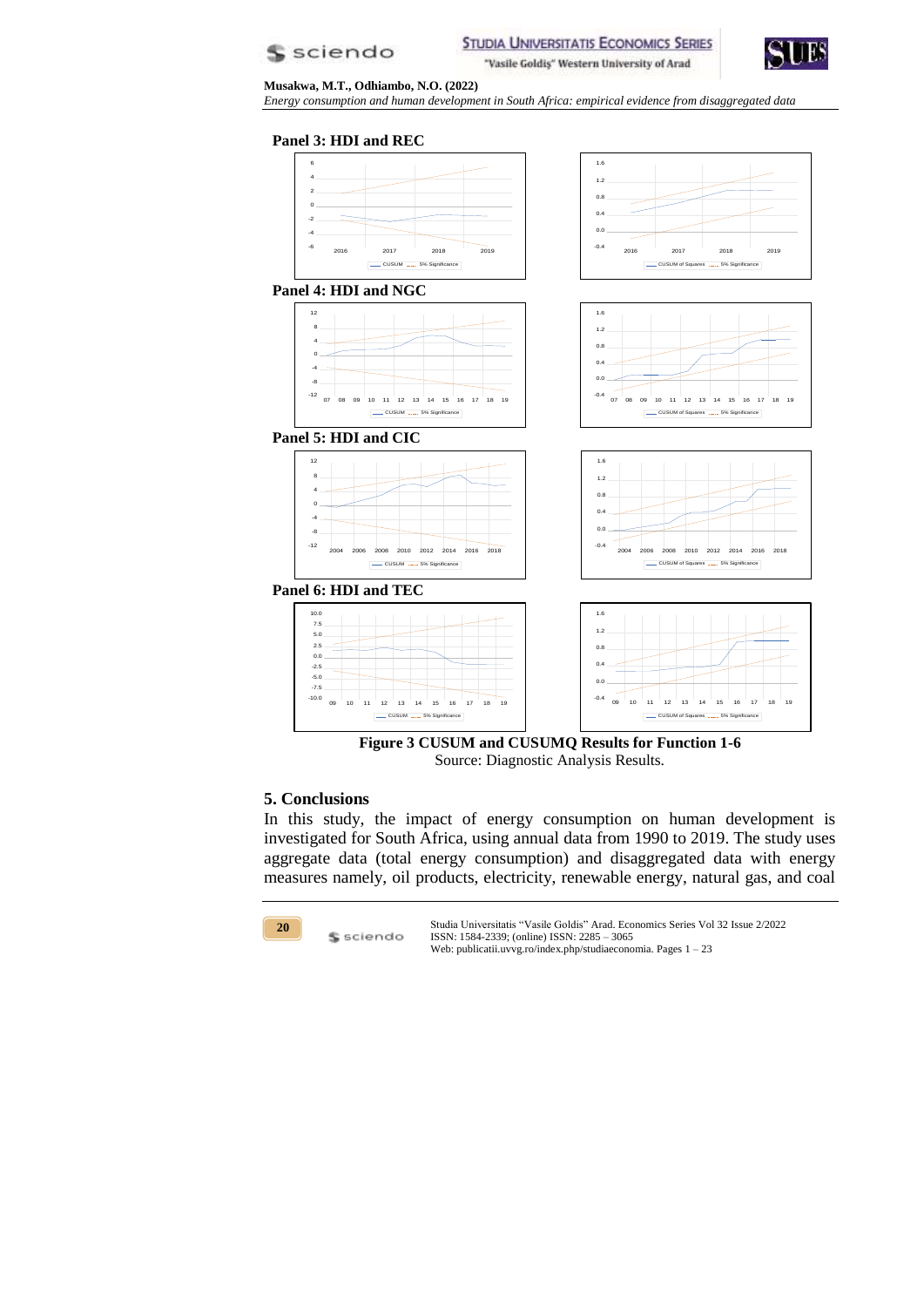



*Energy consumption and human development in South Africa: empirical evidence from disaggregated data* and lignite as proxies of energy. Employing the autoregressive distributed lag (ARDL) approach, the study found renewable energy to have a positive impact on human development, but only in the short run. Oil products and natural gas were found to have a negative impact on human development in the short, while insignificant in the long run. The total energy consumption was found to have a negative impact on human development in the short run. Electricity, coal and lignite were found to be insignificant, irrespective of the time considered. The impact of energy consumption on human development, in the long run, could not be confirmed in this study, as evidenced by all energy measures, which have been found to be statistically insignificant in the long run. Thus, the positive impact of renewable energy is not strong enough to offset the negative impacts from oil products and natural gas. Based on the findings of this study, it is recommended that South Africa has to continue to expand renewable energy if a positive impact of energy on human development is to be realized. These findings also confirm the need for South Africa to continue with the policies that promote partnership between the public and the private sector in order to increase renewable energy production and consumption. This move will consequently result in positive human development, at least in the short run.

## **Acknowledgments**

The authors thank the anonymous reviewers and editor for their valuable contribution.

## **Funding**

This research received no specific grant from any funding agency in the public, commercial, or not–for–profit sectors.

### **Author Contributions**

Mercy. T. Musakwa and Nicholas. M. Odhiambo conceived the study and were responsible for literature review, the design and data collection and data interpretation.

## **Disclosure Statement**

The authors have not any competing financial, professional, or personal interests from other parties.

#### **References**

1. Acheampong, A.O., Erdiaw-Kwasie, M.O. & Abunyewah, M. (2021), Does energy accessibility improve human development? Evidence from energy-poor regions. Energy Economics, 96. 105165.

2. Binder, M. & Georgiadis, G. (2011), Determinants of human development: capturing the role of institutions. CESifo Working Paper Number 3397.

| $$$ sciendo | Studia Universitatis "Vasile Goldis" Arad. Economics Series Vol 32 Issue 2/2022<br>ISSN: 1584-2339; (online) ISSN: 2285 – 3065 |
|-------------|--------------------------------------------------------------------------------------------------------------------------------|
|             | Web: publicatii.uvvg.ro/index.php/studiaeconomia. Pages $1 - 23$                                                               |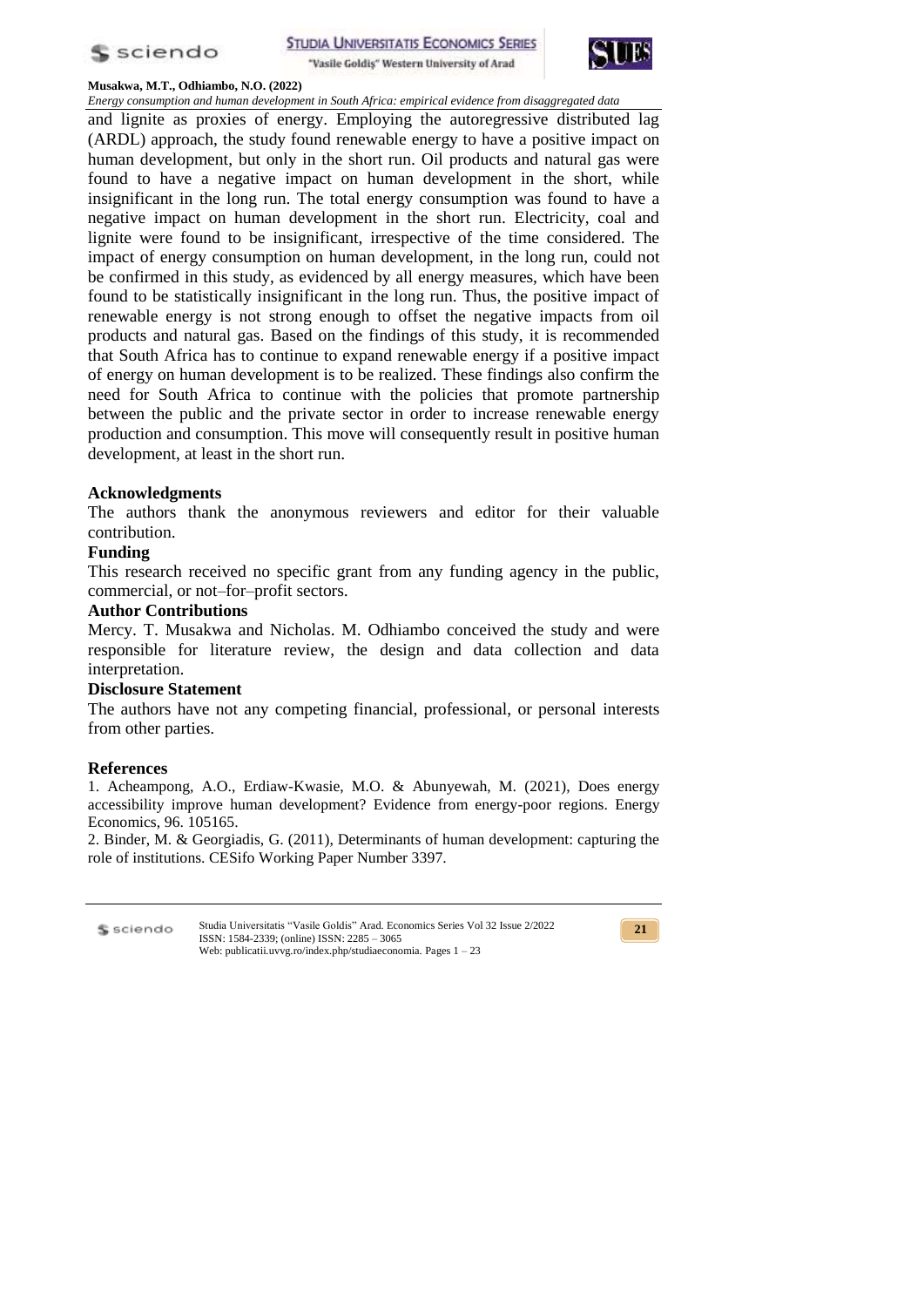



*Energy consumption and human development in South Africa: empirical evidence from disaggregated data*

3. Department of Minerals and Energy (1998), White Paper on the Energy Policy of the Republic of South Africa. Available at energy.gov.za/files/policies/whitepaper\_ energypolicy. [Accessed 9 April 2021].

4. Enerdata (2021a), Global Energy Statistical Yearbook. Available at https://www.enerdata.net. [Accessed 5 May 2021].

5. Enerdata, (2021b), South Africa Information. Available at https://www.enerdata.net. [Accessed 5 May 2021].

6. Human Development Report, 2007/2008. Fighting climate change: Human Solidarity in a Divided World. Human Development Report Office: Occasional Paper 2007/25. Available at hdr.undp.org/sites/default/files/gaye\_amie. [Accessed 17 March 2021].

7. Kanagawa, M. & Nakata, T. (2008), Assessment of access to electricity and socioeconomic impacts in rural areas of developing countries. Energy Policy, 36, 2016–2019.

8. Martinez, D.M. & Ebenhack, B.W. (2008), Understanding the role of energy consumption in human development through the use of saturation phenomena. Energy Policy, 36 (4), 1430–1435.

9. Niu, S., Jia, Y., Ye, L Dai, R. & Li, N. (2016), Does electricity consumption improve residential living status in less developed regions? An empirical analysis using the quantile regression approach. Energy, 95, 550–560.

10. Niu, S., Yanqin, J., Wang, W., He, R., Lili, H. & Liu, Y. (2013), Electricity consumption and human development: a comparative analysis based on panel data for 50 countries. International Journal of Electricity Power & Energy, 53, 338–347.

11. Neagu, O., Haiduc, C. & Anghelina, A. (2021) Does renewable energy matter for economic growth in Central and Eastern European countries: Empirical evidence from heterogeneous panel cointegration analysis. Studia Universitatis 'Vasile Goldis' Arad-Economis Series 31(1), 34-59.

12. Orji, A., Ogbuabor, J. E., Orji, A., Okoro, C. & Osundu, D. (2020). Analysis of ICT, power supply and human capital development in Nigeria as an emerging market economy. Studia Universitatis 'Vasile Goldis' Arad – Economic Series 30(4), 55-68.

13. Ouedraogo, N.S. (2013). Energy consumption and human development: evidence from a panel cointegration and error correction model. Energy, 63, 28–41.

14. Pesaran, M.H. & Shin, Y. (1999). An autoregressive distributed lag modeling approach to cointegration analysis, in S. Storm (Ed.). "Econometrics and Economic Theory in the 20th Century", The Ragnar Frisch Centennial Symposium, Cambridge University Press. Chapter 11, 1–31.

15. Pesaran, M.H., Shin, Y. & Smith, R. (2001), Bounds testing approaches to the analysis of level relationship. Journal of Applied Econometrics, 16(3), 174–189.

16. Pirlogea, C. (2012), The human development relies on energy: panel data evidence. Procedia Economics and Finance, 3, 496–501.

17. Ray, S., Ghosh, B., Bardhan, S. & Bhattacharyya, B. (2016). Studies on the impact of energy quality on human development index. Renewable Energy, 92, 117–126. doi.org/10.1016/j.renene.2016.01.061.

18. Republic of South Africa (2019). Integrated Resource Plan (IRP2019). Retrived from energy.gov.za/files/policies/energyPlanning/IRP-2019. Accessed 9 April 2021.